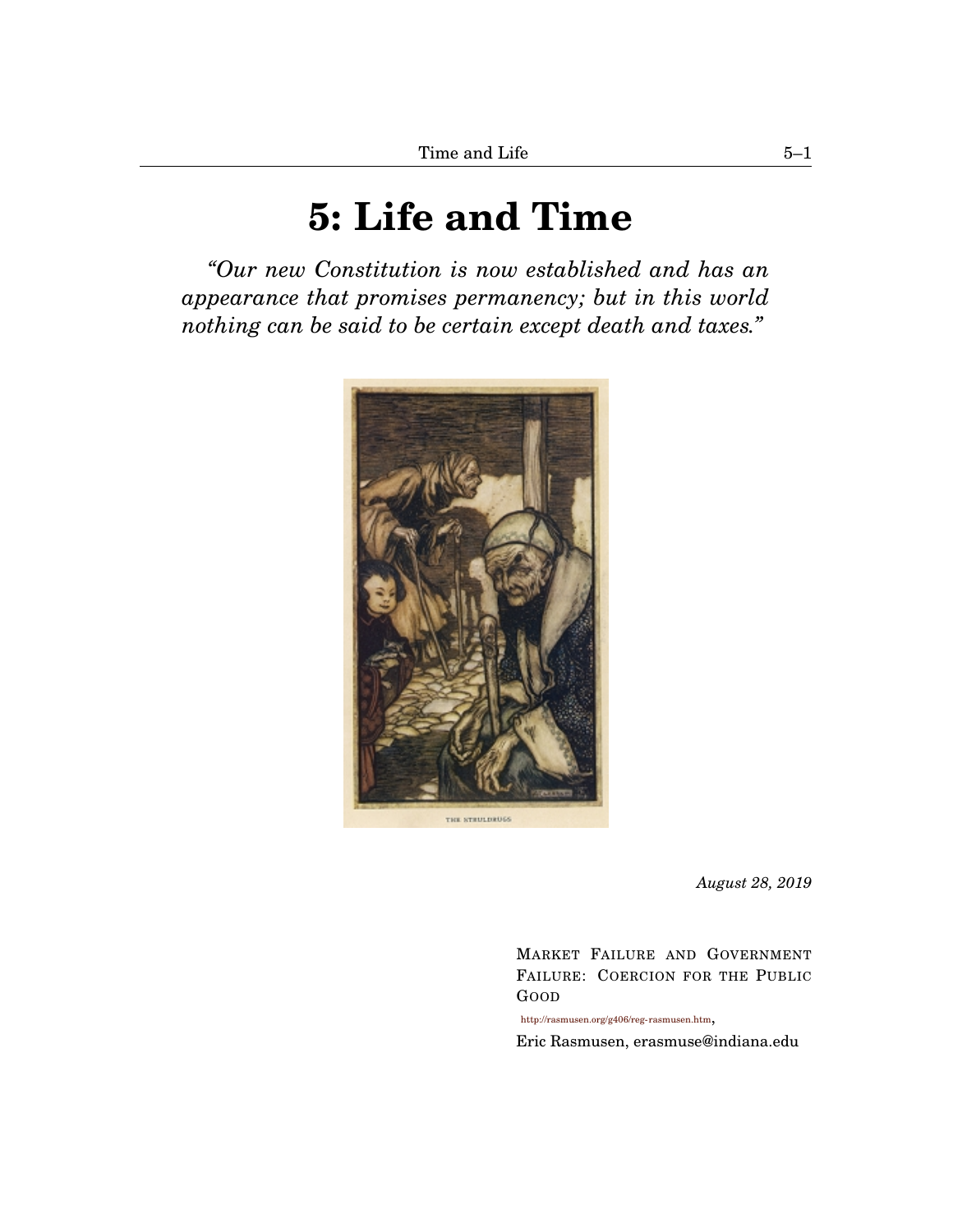If the government is trying to design a regulation, it must compare the costs and benefits. Very commonly, the costs and benefits are timed differently— costs early, benefits later, typically— so the analysis needs to take time into account. It is also common for the cost or the benefit to consist partly of more people or fewer people dying. In choosing a speed limit, for example, a higher limit will have the cost that more people will die in traffic accidents, but the benefit that people will save time in their journeys. This chapter is on those two topics: time, and life.

### **[5.](#page-0-0)1: Time**

Consider the following three assets.

- Bond A pays out \$10,000 plus inflation to be received 1 year from today.
- Bond B pays out \$10,000 plus inflation to be received 50 years from today.
- Bond C pays out \$1,000 plus inflation each year forever, with the first payment one year from today.

If I gave each bond to you right now, how much would you sell it to me for?

Clearly, Bond A is more valuable than Bond B. It is better to have money sooner rather than later. Having it sooner, you can at least put the money in the bank for 49 years and be no worse off than if you had been holding Bond B all along.

Bond C's valuation is trickier. It will pay out an infinite amount of money, but not right away. It is definitely more valuable than Bond B, because by 50 years from today it will have paid out \$49,000, which is better than Bond B's \$10,000 even if we ignore the interest you can earn on the earlier payout. But it is not clear whether it is better than Bond A. That depends on the **discount rate**, the rate at which you trade off future against present wealth.

The **present discounted value** or **present value** of *X* dollars received *t* years from today is, if the discount rate is constant at *t*,

<span id="page-1-0"></span>
$$
PDV = X\left(\frac{1}{1+r}\right)^t\tag{1}
$$

The present value is the amount of immediate cash that equals the value of a future stream of payments, in this case the stream consisting of one drip in *t* years.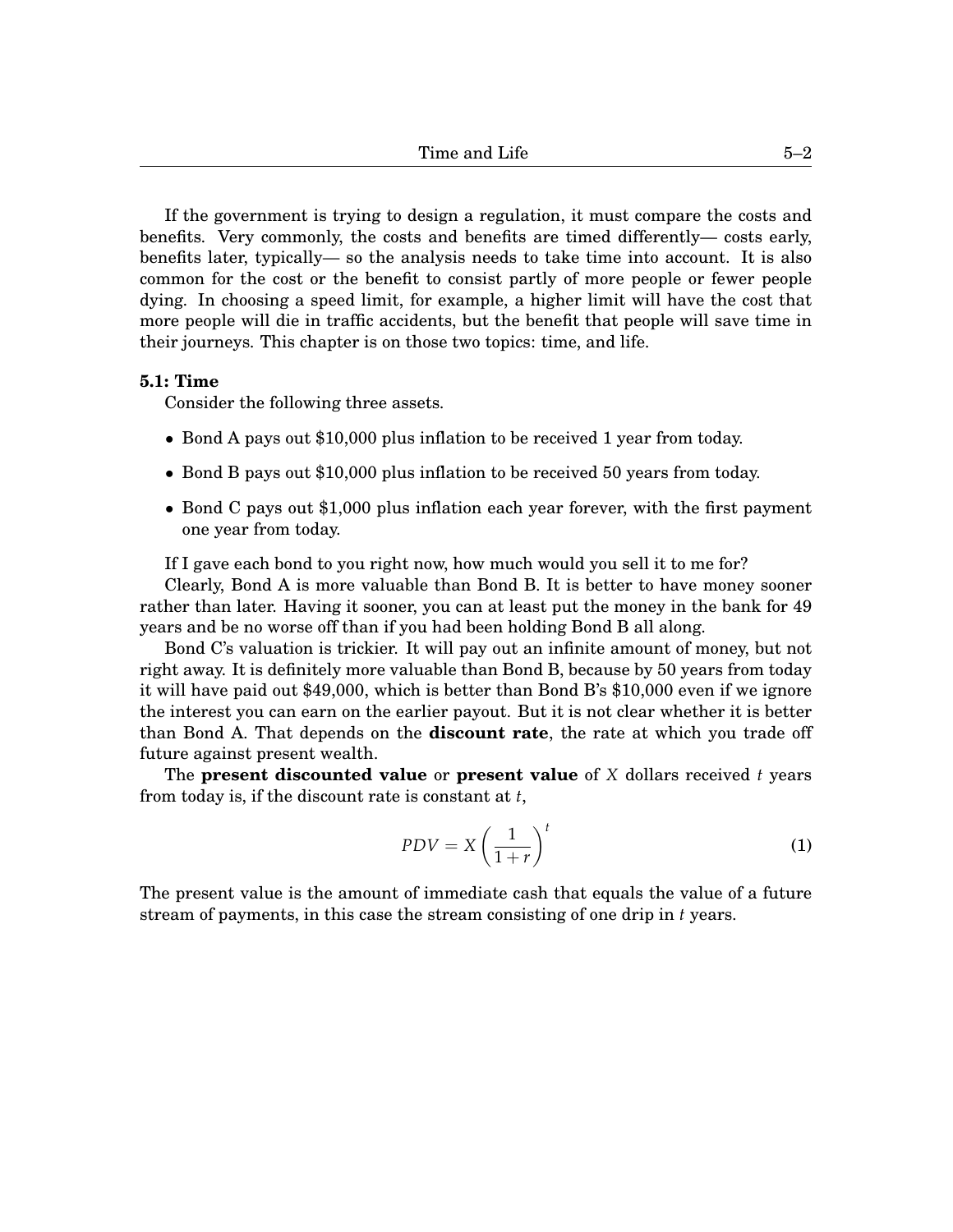<span id="page-2-0"></span>BOX [5](#page-0-0)[.1:](#page-2-0) CONSOLS In 1752, the Chancellor of the Exchequer converted all outstanding redeemable government securities into "Consolidated 3.5% Annuities" to reduce the interest rate. Confolidated £ 3 per Cent. Annuities. 275) R Eceived this Day of Mrs Juson the Sum of five him being the Confideration for Interest or Share in the Joint Stock of *Three per Cent. Amazities*,<br>recelled by an Ack of Parliament of the agth Year of the Reign of<br>King Gronou II, while  $A_n \Delta m B_n^2$  for the perpend *Langith*<br>therein mentioned into Fev  $531$ nice Witness may Hand Witnefa Marting 202. Consols still exist today; as "2.5% Consolidated Stock (1923 or after)" they remain part of the UK's debt portfolio. The bonds have a low coupon, so the government is not eager to redeem it.

If the discount rate is  $r_t$  during year  $t$ , the present discounted value of  $X$  dollars received in *t* years is:

$$
PDV = X\left(\frac{1}{1+r_1}\right) \cdot \left(\frac{1}{1+r_2}\right) \cdots \left(\frac{1}{1+r_t}\right) \tag{2}
$$

The present value of *X* dollars at the end of each year forever, the bond known as a **perpetuity** or a **consol** is

<span id="page-2-1"></span>
$$
PDV = X\left(\frac{1}{r}\right) \tag{3}
$$

If the *X* dollars is received at the beginning of each year, the value is simply

$$
PDV = X + X\left(\frac{1}{r}\right) \tag{4}
$$

because it is the same as the stream of *X* dollars at the end of the each year plus a bonus of *X* dollars received immediately.

<span id="page-2-2"></span>Table [5.](#page-0-0)1 uses Equations [\(1\)](#page-1-0) and [\(3\)](#page-2-1) to show the values of Bonds A, B, and C for various discount rates.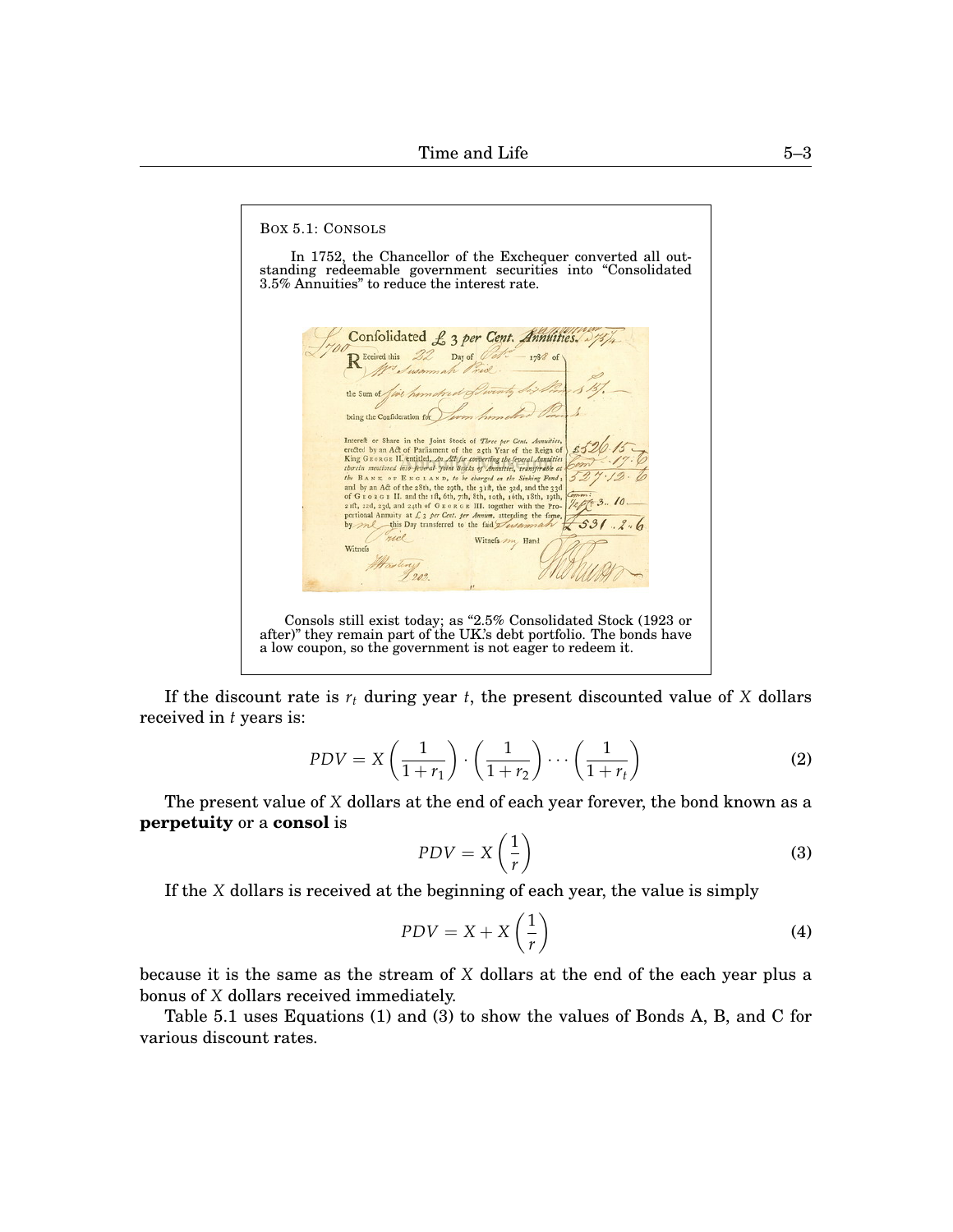|                           |                             | Discount Rate |         |        |        |        |        |        |
|---------------------------|-----------------------------|---------------|---------|--------|--------|--------|--------|--------|
|                           |                             | $0.01\%$      | $1\%$   | $2\%$  | 3%     | 5%     | 7%     | $10\%$ |
| Asset                     |                             |               |         |        |        |        |        |        |
| A: \$10,000 next year     | $\frac{10,000}{1+r}$        | 10,000        | 9,900   | 9,800  | 9,700  | 9,500  | 9,300  | 9,100  |
| B: \$10,000 in 50 years   | $\frac{10,000}{(1+r)^{50}}$ | 10,000        | 6,500   | 3,700  | 2,300  | 900    | 300    | 85     |
| $C: $1,000$ /year forever | $\frac{1,000}{r}$           | 10 million    | 100,000 | 50,000 | 33,300 | 20,000 | 14,300 | 10,000 |

TABLE [5.](#page-0-0)[1](#page-2-2) PRESENT DISCOUNTED VALUES, ROUNDED

Discount rates are like interest rates. Indeed, if you can sell the bond on the open market, the market interest rate will be the discount rate you should use, since you will be a price taker. Interest rates do differ across time, however, and even across bonds with the same **maturity** (the same date at which the bond makes its final payment). Bonds issued by companies or governments which might **default**— not making the promised payments— will pay a higher interest rate to account for the extra risk. **Rating agencies** such as Moody's are private companies that issue reports on how likely different issuers are to default on bonds of various maturities, giving them ratings such as AAA (the best) or B (quite risky). Bonds that are traded more commonly will pay lower interest rates because they are easier to buy and sell. Bonds may have special provisions that affect their value too. Some bonds, for instance, can be recalled early by the issuer, paid off at some pre-specified price. Since the issuer has this valuable option, he has to pay a higher interest rate in order to compete with simple bonds.

# **The Rule of 72.**[1](#page-0-1)

Suppose you start with X and it doubles in *t* years if compounded at interest rate *r*. The doubled value is 2*X* and the compounded value in *t* years is *Xert*, where *e* is Euler's number,  $e \approx 2.7$  $e \approx 2.7$  $e \approx 2.7$ , defined as the value  $e$  which solves  $\frac{d}{dx}e^x \equiv e^x$  for any  $x$ .<sup>2</sup> Thus,

$$
2X = Xe^{rt}.\t\t(5)
$$

<sup>&</sup>lt;sup>1</sup>See Moneychip.com, ["The Rule of 72 - Why it Works."](http://www.moneychimp.com/features/rule72_why.htm)

<sup>&</sup>lt;sup>2</sup>The number *e* vies with  $\pi$  for the status of "most important strange number in mathematics". It is the limit as *n* goes to infinity of the amount would get if you were paid an annual rate of interest of r=100% compounded *n* times per year:  $\lim_{n\to\infty}(1+r/n)^n$ . Its most wonderful feature, Euler's identity of  $e^{i\pi}=-1$ where  $i \equiv \sqrt{-1}$ , is not used in economics,.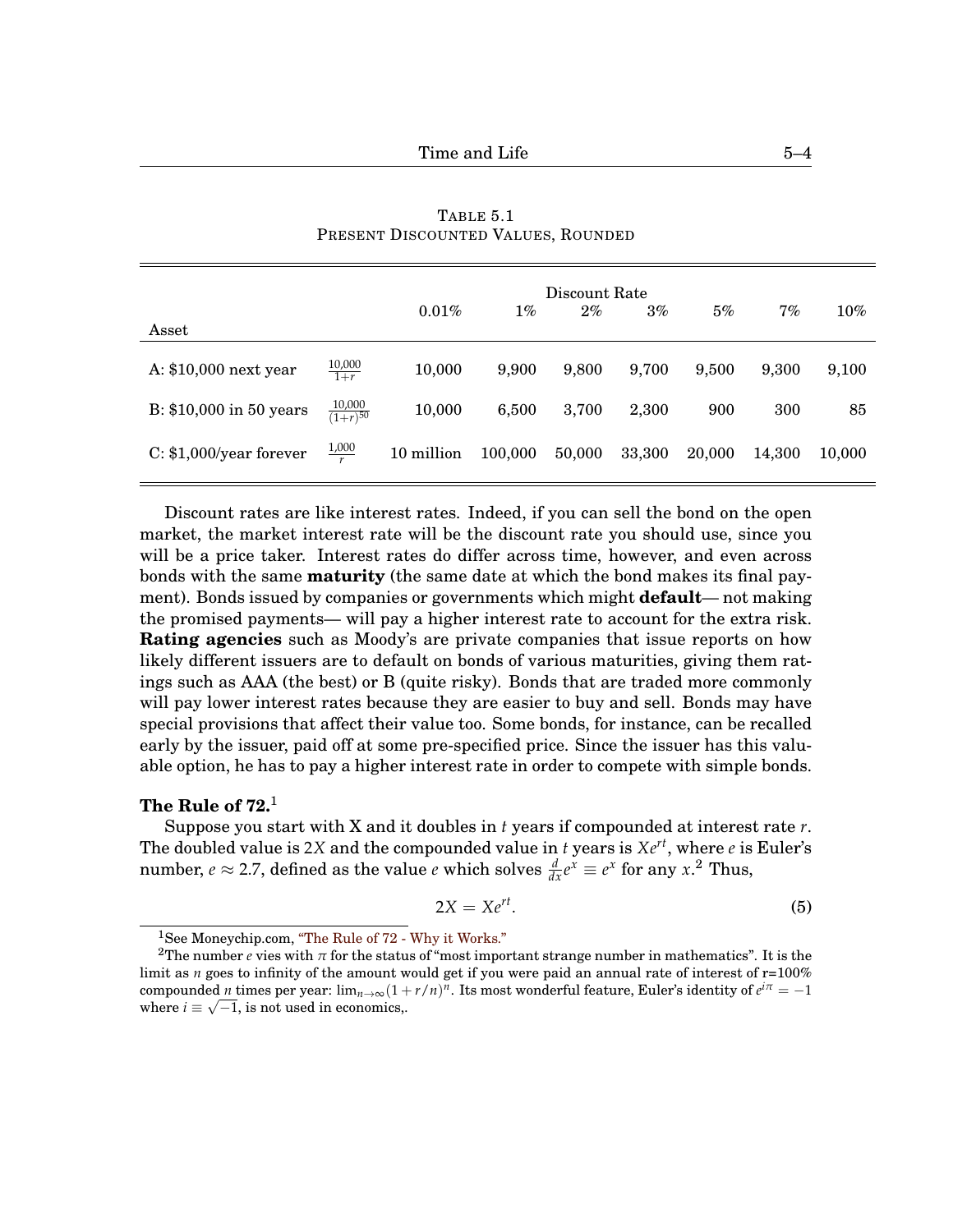Simplifying yields  $ln(2) = rt$ , so since the natural log of 2 is about .69,

$$
t \approx \frac{.69}{r}.\tag{6}
$$

The number 69 isn't 72, of course, but 72 is pretty close, and it divides evenly by a lot of numbers. Thus, if  $r = 36\%$  it takes about 2 years to double your money; if  $r = 18\%$  it takes 4 years; if  $r = 9\%$  it takes 8 years; if  $r = 10\%$  it takes about 7.2 years, if  $r = 6\%$  it takes about 12 years; if  $r = 3\%$  it takes about 24 years; if  $r = 2\%$  it takes about 36 years; and if  $r = 1\%$  it takes about 72 years. This last shows how far off the Rule of 72 will take you, because the true number is closer to 69 years than to 72. But the whole point is to make the arithmetic easy to do in your head.

#### **What Value Should Be Chosen for the Discount Rate?**

Table [5.](#page-0-0)[2](#page-5-0) shows the market **yields to maturity**— the average interest rate you would earn if you bought the bond at the current market price and held it till its last payment— on a variety of bonds. Much of the interest rate is simply compensation for expected inflation. If inflation is expected to increase, people expect future interest rates to be higher than present interest rates, and the yields on long-term bonds will be higher than on short-term bonds, as shown in Figure [5.](#page-0-0)[1.](#page-4-0)

<span id="page-4-0"></span>

The U.S. Treasury issues **TIPS**— bonds that pay an interest rate that varies with inflation— for investors who do not want to take the risk that inflation will affect the value of their bonds. Another consideration is that state and local bonds are **taxexempt bonds**. Their owners do not have to pay federal income tax on the interest (and often can reduce their state income tax too, as a California resident can by holding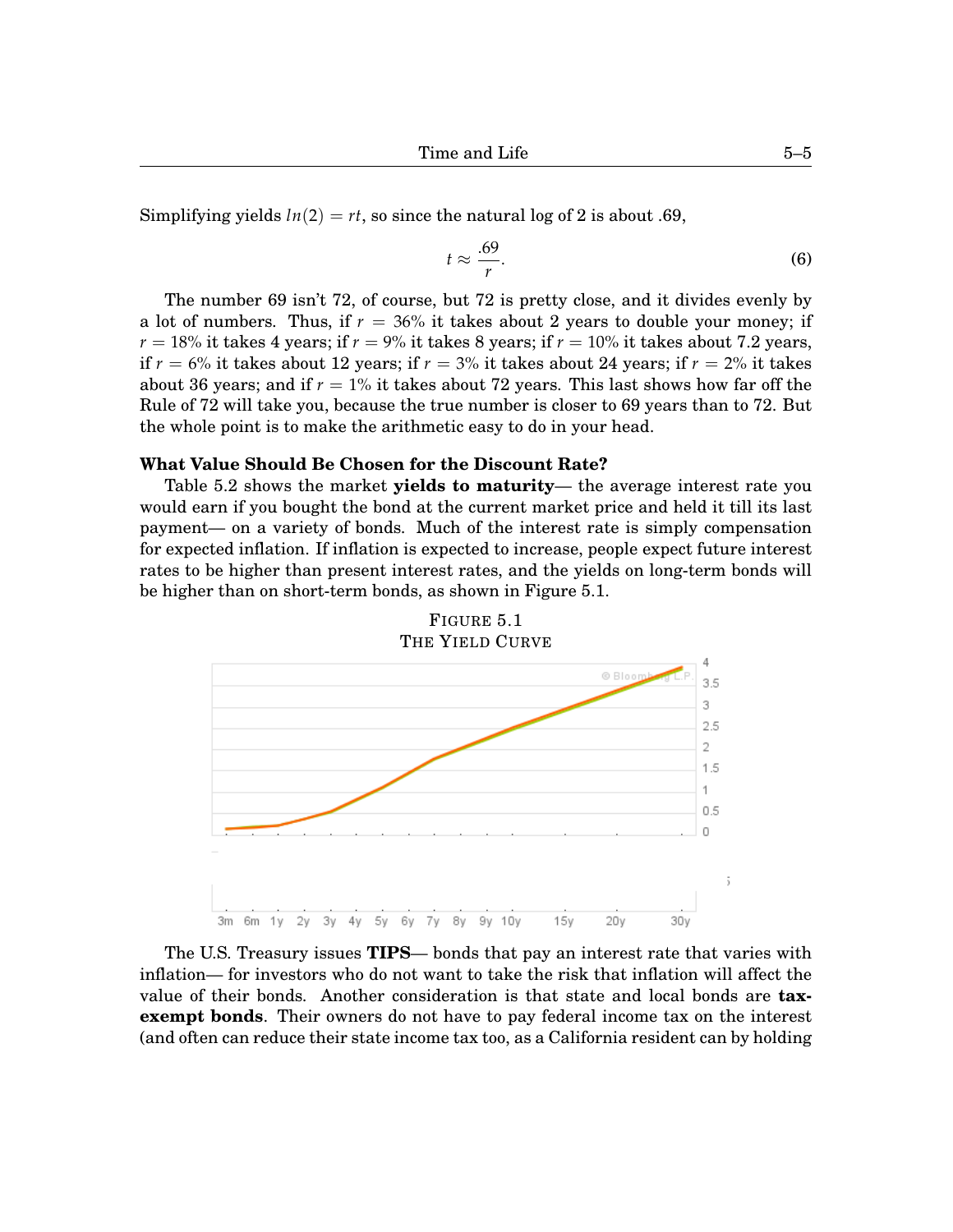California government bonds). Naturally, tax-exempt bonds pay lower interest rates, since demand for them is higher.

<span id="page-5-0"></span>TABLE [5](#page-0-0)[.2](#page-5-0) PERCENTAGE YIELDS ON FEDERAL GOVERNMENT DEBT

| Asset                                                                                              | Term (rating)                                                 | Yield to<br>Maturity                         | Inflation-<br>Indexed |
|----------------------------------------------------------------------------------------------------|---------------------------------------------------------------|----------------------------------------------|-----------------------|
| U.S. Treasury<br>U.S. Treasury<br>U.S. Treasury                                                    | 3-Month<br>6-Month<br>12-Month                                | 0.13<br>0.17<br>0.21                         |                       |
| U.S. Treasury<br>U.S. Treasury<br>U.S. Treasury<br>U.S. Treasury<br>U.S. Treasury<br>U.S. Treasury | 2-Year<br>3-Year<br>5-Year<br>7-Year<br>$10$ -Year<br>30-Year | 0.35<br>0.53<br>1.09<br>1.77<br>2.47<br>3.90 | -0.52<br>0.39<br>1.34 |

<span id="page-5-1"></span>TABLE [5](#page-0-0)[.3](#page-5-1) PERCENTAGE YIELDS ON PRIVATE AND MUNICIPAL DEBT (2010)

<u> 1989 - Johann Stoff, fransk politik (d. 1989)</u>

 $\overline{\phantom{a}}$ 

| Asset                                     | Term (rating)                 | Yield to<br>Maturity |
|-------------------------------------------|-------------------------------|----------------------|
| Fixed-rate mortage<br>Prime rate<br>LIBOR | 30-year<br>1-Month            | 4.29<br>3.25<br>0.26 |
|                                           |                               |                      |
| Microsoft<br>Johnson & Johnson.           | 30-year (AAA)<br>7-year (AAA) | 4.44<br>1.94         |
| Toys R Us                                 | $3$ -year $(B)$               | 4.63                 |
| Lucent                                    | 19-year $(B)$                 | 8.02                 |
| <b>Brookstone</b>                         | 1-year (CCC)                  | 19.25                |
| Indiana University                        | 7-year (AAA)                  | 1.68                 |
| East Chicago                              | 19-year $(B)$                 | 5.91                 |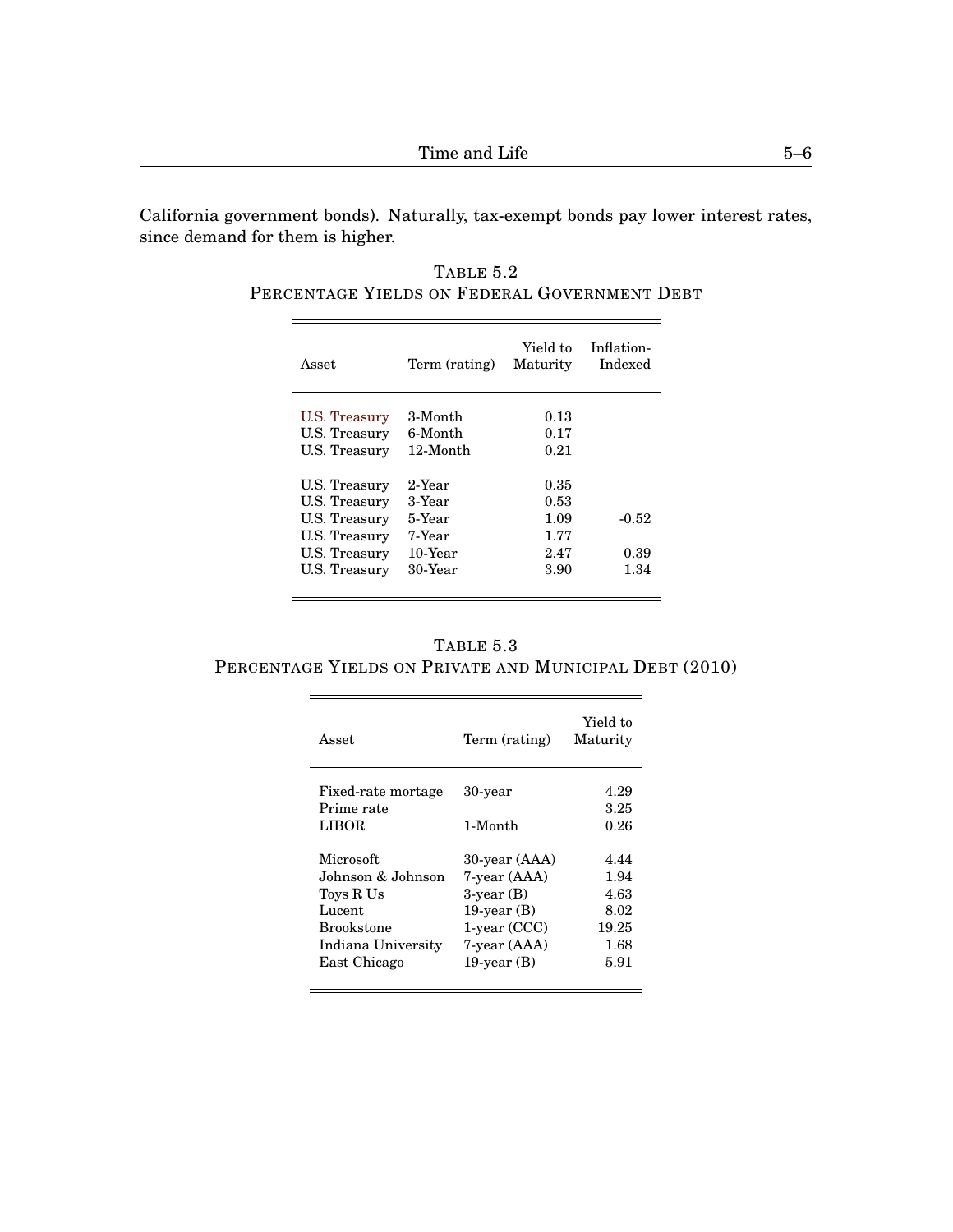| Asset                       | 1928–2018<br>Nominal<br>Real |      | 1969–2018<br>Nominal | Real   | 2009-2018<br>Nominal<br>Real |        |
|-----------------------------|------------------------------|------|----------------------|--------|------------------------------|--------|
| Large Firm Stocks (S&P 500) | 11.4                         | 8.4  | 11.1                 | 8.0    | 13.5                         | 11.9   |
| 10-Year Treasury            | 5.1                          | 2.1  | 7.1                  | 4.0    | 2.3                          | 0.7    |
| 3-Month Treasury            | 3.4                          | 0.4  | 4.8                  | 1.7    | $0.5^{\circ}$                | $-1.1$ |
| Currency                    | 0.0                          | -3.0 | 0.0 <sub>1</sub>     | $-3.1$ | $0.0^{\circ}$                | $-1.6$ |

|  | TABLE 5.4 |                                                  |  |
|--|-----------|--------------------------------------------------|--|
|  |           | PERCENTAGE YIELDS ON STOCKS AND GOVERNMENT BONDS |  |

The returns are arithmetic means. Returns include both capital gains and dividends or interest. Sources: [https://www.usinflationcalculator.com/inflation/historical- inflation-rates/](https://www.usinflationcalculator.com/inflation/historical-inflation-rates/) and [http://pages.stern.nyu.edu/](http://pages.stern.nyu.edu/~adamodar/New_Home_Page/datafile/histretSP.html)∼adamodar/

New Home [Page/datafile/histretSP.html](http://pages.stern.nyu.edu/~adamodar/New_Home_Page/datafile/histretSP.html)

<span id="page-6-0"></span>Table [5.](#page-0-0)4 shows the average returns over two periods of time: the long interval from 1926 to 2007, which covers the Great Depression, World War II, the 1970's Stagnation, the 90's Boom, and the 2001 Telecom Bubble, and a more recent interval from 1970 to 2007, which avoids the Depression and World War II. The table also shows the yields on the stocks of large and small companies, which are riskier and hence must be higher for people to be willing to hold them.

|                            | 1926–2007    |      | 1970–2007    |      |
|----------------------------|--------------|------|--------------|------|
| <b>Asset</b>               | Nominal Real |      | Nominal Real |      |
| Stocks:                    |              |      |              |      |
| Large Firms $(S&P 500)$    | 12.3         | 9.2  | 12.4         | 7.7  |
| Small Firms                | 17.1         | 14.0 | 15.6         | 10.9 |
| Bonds:                     |              |      |              |      |
| Long-Term Corporate        | 6.2          | 3.1  | 9.4          | 4.7  |
| Long-Term Treasury         | 5.8          | 2.7  | 9.4          | 4.7  |
| Intermediate-Term Treasury | 5.5          | 2.4  | 8.4          | 3.7  |
| 30-Day Treasury Bills      | 3.8          | 0.7  | 6.0          | 1.3  |
| Currency                   | 0.0          | -3.1 | 0.0          | -4.7 |

TABLE [5](#page-0-0)[.5](#page-6-0) PERCENTAGE YIELDS ON STOCKS AND BONDS

The returns are arithmetic means.

In determining the present value of an asset, the investor must think carefully about the risk from inflation, default, and business success in order to decide which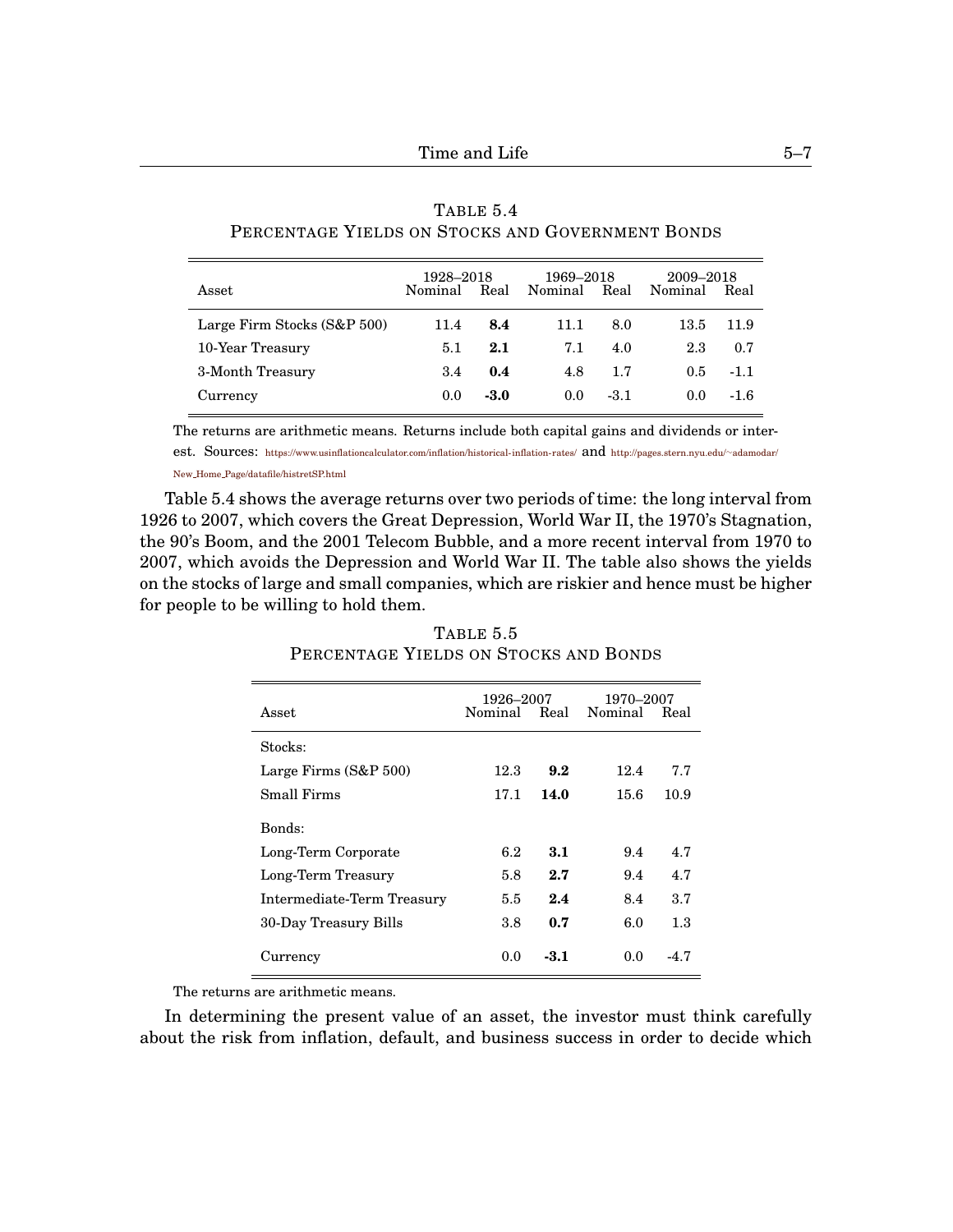interest rates to use for the discount rate. Even bigger problems arise, however, if the asset is not tradeable in a market. Suppose I ask you at what price you would sell Bonds A, B, and C to me, but we specify that I am the only possible buyer. Now you can't look at market yields to figure out the price by seeing how much you could sell the bond for in the open market. If I am the only buyer, you must ask yourself how much the stream of payments is worth to you personally, given your own need for money each year in the future. You can't use the market interst rate for the discount rate you need to look inside your heart and find your personal discount rate.

<span id="page-7-0"></span>BOX [5.](#page-0-0)[2](#page-7-0) C[IRCULAR](http://www.whitehouse.gov/omb/circulars_a094) NO. A-94

**1. Base-Case Analysis.** Constant-dollar benefit-cost analyses of proposed investments and regulations should report net present value and other outcomes determined using a real discount rate of 7 percent. This rate approximates the marginal pretax rate of return on an average investment in the private sector in recent years. Significant changes in this rate will be reflected in future updates of this Circular.

**2. Other Discount Rates.** Analyses should show the sensitivity of the discounted net present value and other outcomes to variations in the discount rate. The importance of these alternative calculations will depend on the specific economic characteristics of the program under analysis. For example, in analyzing a regulatory proposal whose main cost is to reduce business investment, net present value should also be calculated using a higher discount rate than 7 percent . . .

It might be, for example, that you will badly need money in two years to repay a loan shark who has threatened to break both of your legs if you don't pay him. In that case, Bond A would be most attractive to you since it pays out in one year, even if the yield on 50-year bonds were as low as 0.01% so that Bond C, the consol, had a market value of ten million dollars. If you're not allowed to sell your asset, its market value doesn't matter to you— you have to focus on the cash flows.<sup>[3](#page-0-1)</sup>

This is an important decision in public policy. In business finance, the focus is on matching your own discount rate with market interest rates. In public policy, the focus is on figuring out what discount rate to use, because the decisions are about cash flows that aren't traded in a market. The Office of Management and Budget issued the memo *Circular A-94* in 1994 to lay out general policies to be used by agencies in choosing discount rates for cost-benefit analysis. The excerpt in Box [5.](#page-0-0)[2](#page-7-0) establishes 7% as the rate to be used for most analyses, saying

<sup>&</sup>lt;sup>3</sup>Companies also have to decide what discount rate to use. Most simply, they can use their cost of capital— but that will change in the future if they take on more risky or less risky projects. Companies, like people, often use extremely simple rules such as computing the pay-back period (ignoring the time value of money!) as a first step in making their decisions. See ["The Theory and Practice of Corpo](https://faculty.fuqua.duke.edu/~jgraham/website/SurveyPaper.PDF)[rate Finance: Evidence from the Field,"](https://faculty.fuqua.duke.edu/~jgraham/website/SurveyPaper.PDF) John R. Graham & Campbell R. Harvey, *Journal of Financial Economics*, 60: 187–243 (2001).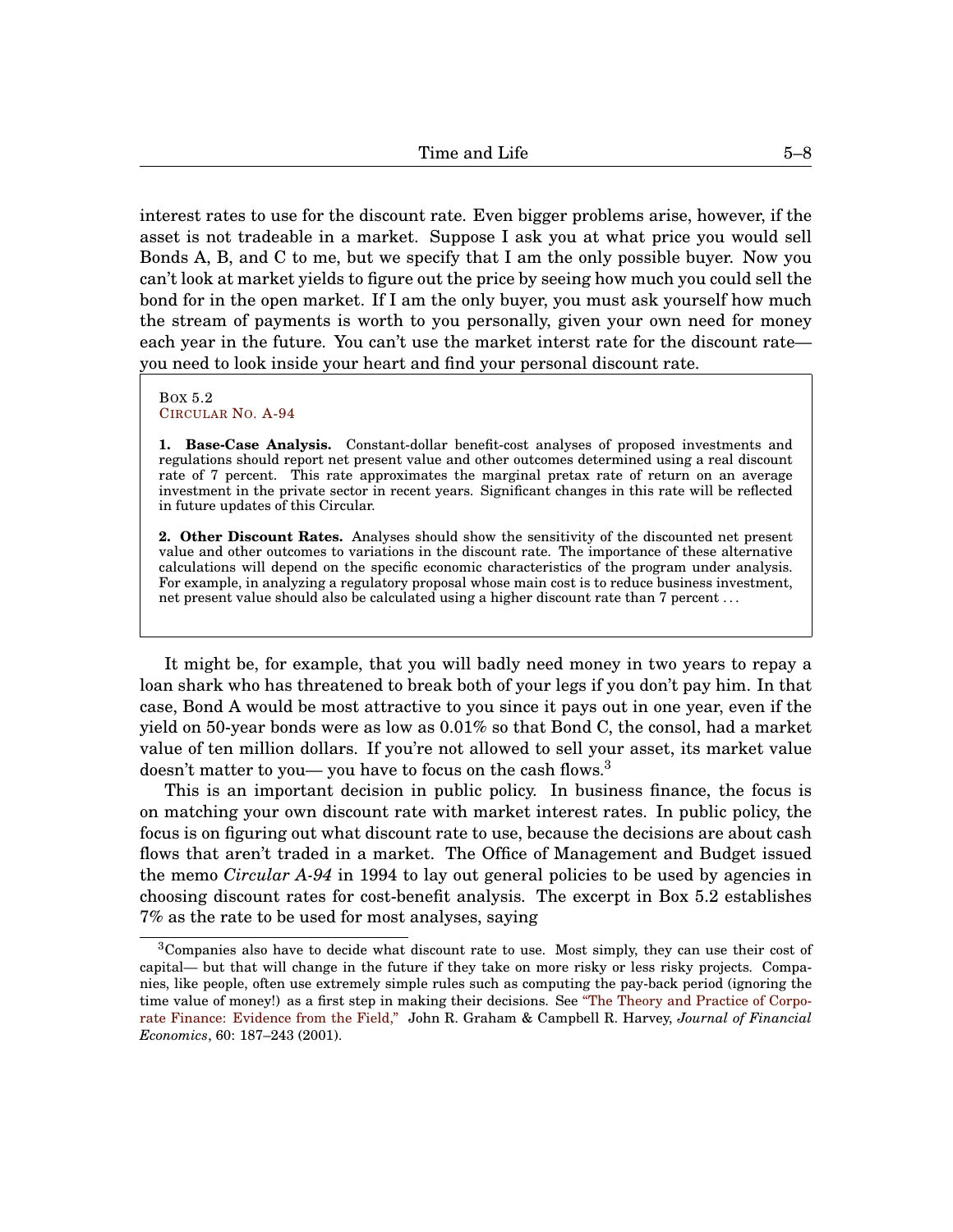"This rate approximates the marginal pretax rate of return on an average investment in the private sector in recent years."

What is the relevance of "the marginal pretax rate of return on an average investment in the private sector"? Put briefly, this is the opportunity cost of using the funds for a government project or for complying with a regulation as opposed to investing it privately or consuming it. The idea is that we want to know if citizens kept the money for themselves, what return would make them willing to forego consumption in exchange for future benefits. That will be the return that people are willing to accept on the investments they actually make. The adjectives in the quotation above are carefully chosen to clarify this idea. The return is on "the average investment in the private sector" because returns on investments with different risks will be very different. We could try matching the risk of the particular government project or regulation to the discount rate needed, but OMB decided that was more complexity (and ability to twist the analysis to get the result the agency desired) than was justified, so it just uses the average rate across all investments. The return is "the marginal rate of return" because investors will first snap up the private investment projects that yield the highest returns for given risk, but when we look at the opportunity cost of using the funds for government purposes, it is the private projects that have the lowest returns of all those adopted that will disappear. It is "the pretax rate of return" because actually private investors are not looking at the social rate of return on projects. The total benefit to society from a project with a pre-tax return of 10% and an after-tax return of 7% is 10%, not 7%. The benefit to the investor is only 7%, but society gets the additional 3% to spend for some worthy government cause. (You may think the government wastes it, but since our political process produces the spending we actually have, it would be improper for OMB to make a judgement like that.)

The excerpt in Box [5.](#page-0-0)[2](#page-7-0) also says that 7% is the discount rate for "constant-dollar benefit-cost analyses of proposed investments and regulations." That means 7% is the discount rate to use if the future costs and benefits are measured in present-day dollars, rather than being higher because of expected future inflation. If the agency uses nominal dollars, it should add the expected inflation rate to the 7%. For example, if the agency measures benefit flows as rising because of inflation from \$100 million in the first year to \$104 million in the second year, \$108 million in the third year, and so forth, it should use a discount rate of 11%, not 7%. Of course, a cost-benefit analysis must also be careful to measure costs and benefits either both in constant dollars or both in nominal dollars.

Not all projects cost the government money, however, so the logic of the 7% private return does not always apply. Circular A-94 distinguishes ordinary cost-benefit analysis from **cost-effectiveness analysis**, cost-benefit analysis for a project, a project that actually reduces government spending: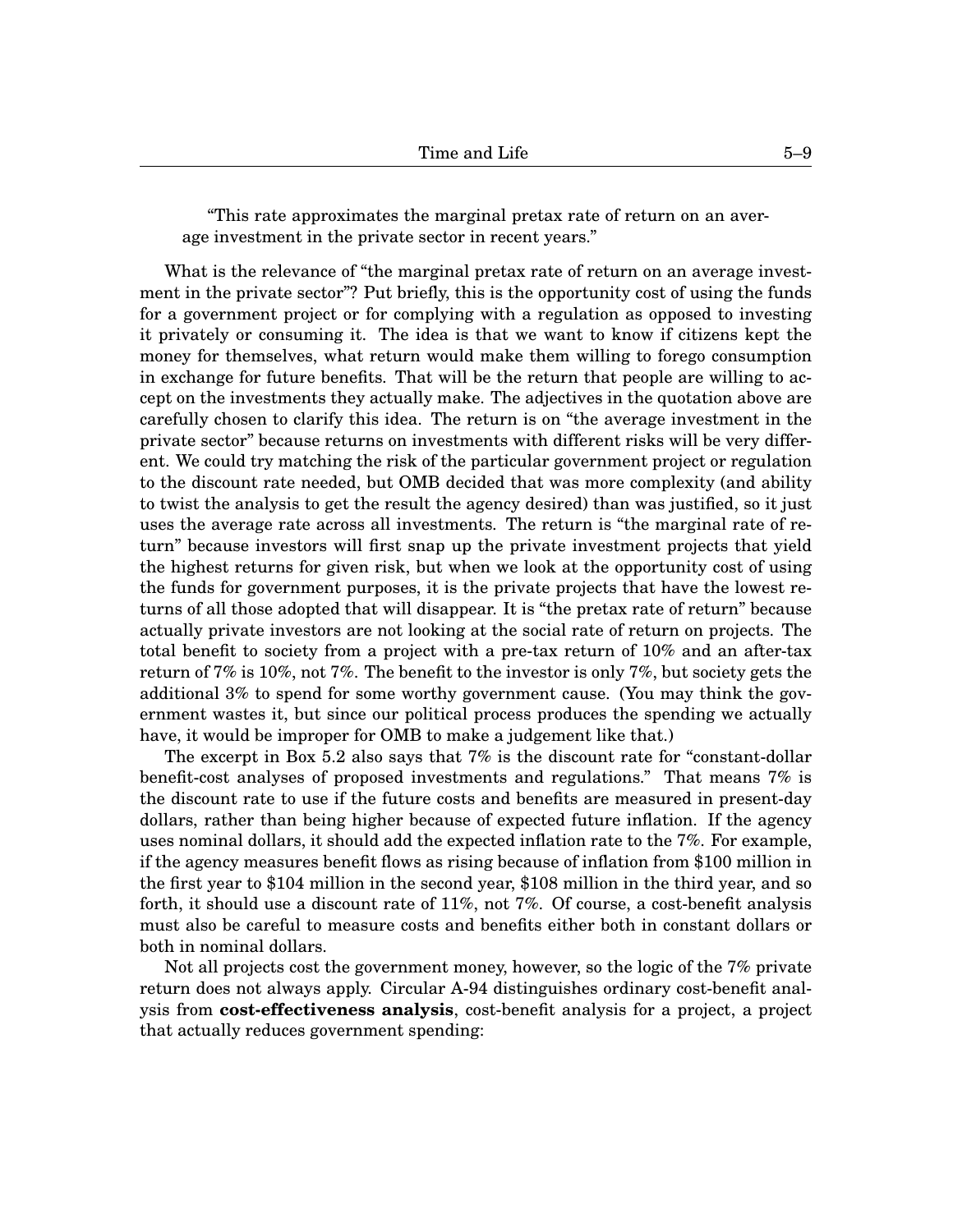**3. Cost-Effectiveness Analysis.** Analyses that involve constant-dollar costs should use the real Treasury borrowing rate on marketable securities of comparable maturity to the period of analysis....

b. Cost-Effectiveness Analysis. A program is cost-effective if, on the basis of life cycle cost analysis of competing alternatives, it is determined to have the lowest costs expressed in present value terms for a given amount of benefits. Cost-effectiveness analysis is appropriate whenever it is unnecessary or impractical to consider the dollar value of the benefits provided by the alternatives under consideration. This is the case whenever (i) each alternative has the same annual benefits expressed in monetary terms; or (ii) each alternative has the same annual effects, but dollar values cannot be assigned to their benefits. Analysis of alternative defense systems often falls in this category.

Remember why 7% was chosen for most projects. It was the opportunity cost of taking funds away from the private sector. Suppose, though, we are spending \$100 million per year maintaining jet fighters, and the Department of Defence is considering investing in a new training program for air force technicians that would cost \$120 million for initial retraining but would reduce the maintenance cost to \$80 million per year. We will want to have the jet fighters maintained whether we change the training or not; the only question is whether we can save money. If we can save money, then taxes can actually be reduced, so there will be more investment in the private sector, not less. In this case, the government should look to its own cost of borrowing, the interest rate on government bonds. That will be much lower than the private return on investment because the government pays a very low risk premium. (At least, the U.S. federal government pays a low risk premium— for some governments, near insolvency, government bonds might be riskier than private investment.)

Thus, government agencies use "the real Treasury borrowing rate on marketable securities" for cost-effectiveness analysis. It should be the real rate (the after-inflation rate) used in Treasury bonds that must be paid back at the same time as the project's costs—that have "comparable maturity" to "the period of analysis." Thus, if the cost saving from the project wouldn't start until 10 years from now, the discount rate should be the rate on inflation-indexed bonds maturing in 10 years or more, not the rate on 3-month Treasury bills, which is not guaranteed to stay the same over that time.

Not everyone believes that the government should use the opportunity cost of funds as the discount rate, especially for projects with benefits very far in the future. To some extent this is just because people who like the project for other reasons don't want to believe that it's not worthwhile to spend \$10,000 today to get a benefit of \$100 million in 200 years (it's only worth \$132 using  $r = .07$ ). In fact, it's not even worth spending \$10,000 today to get a benefit of \$2 million/year for eternity but starting 200 years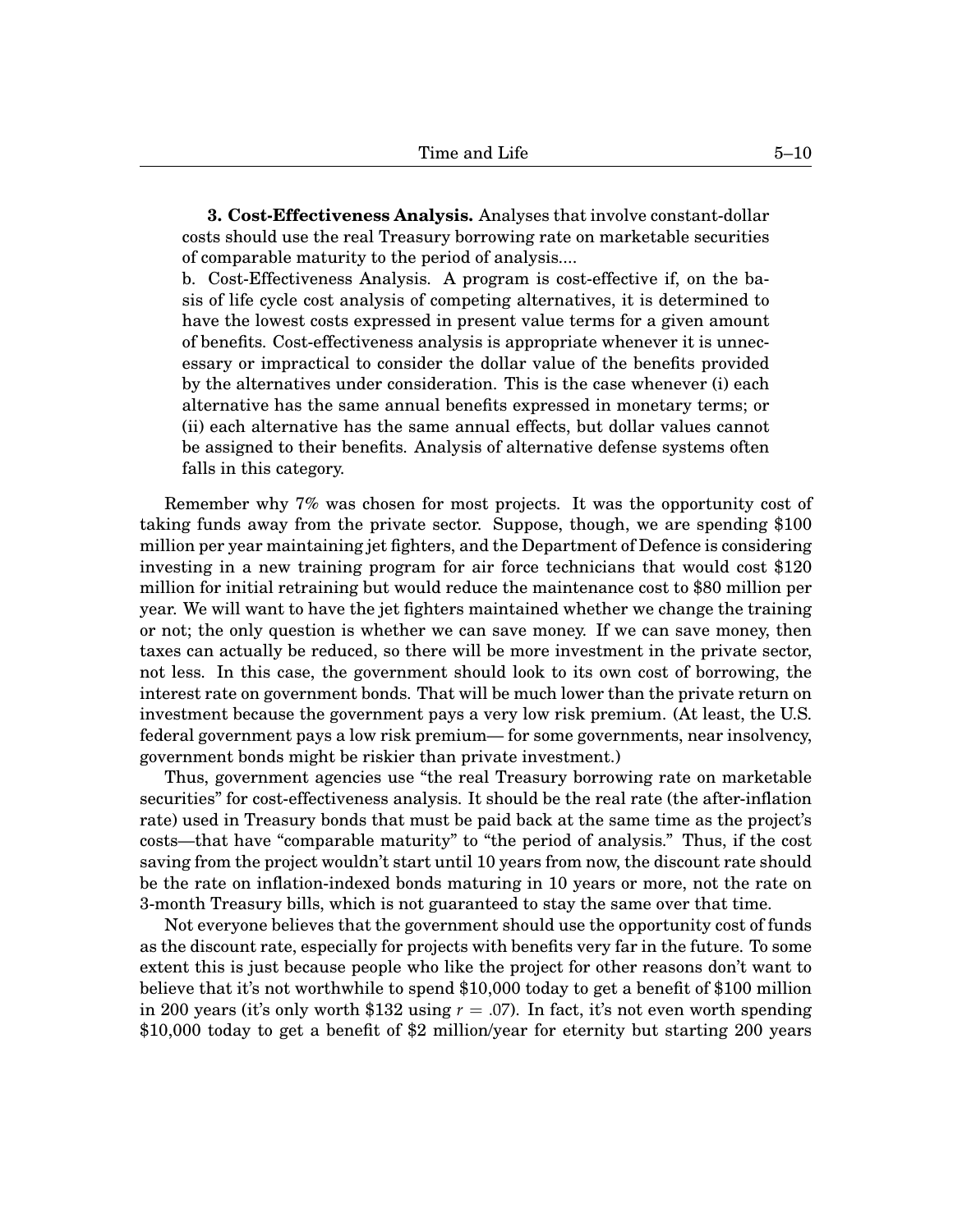from now (that's worth \$38). Why should we be so selfish towards future generations? A little sacrifice on our part would bring them a huge benefit.

This comes up in the context of global warming or space catastrophes. Suppose that a comet might hit the earth 300 years from now and destroy all humans and most animals and plants because of the resulting debris blocking the sun. Cost-benefit analysis would say that since the world's total wealth is only \$200 trillion, we shouldn't spend more than about \$300,000 on space equipment to block the comet.

So why not adopt a different discount rate for very distant costs and benefits? Well, my comet example is wrong, to begin with. The raw benefit from stopping the comet should be the dollar value (in constant dollars) of wealth 300 years from now, not the value now. If it grows by 3%/year, that comes to a 36,900% increase in wealth and we'd pay \$111 million— but that's still a relatively small amount. Another consideration is whether people now, who have only 1/369 as much wealth as the future generation, ought to bear the burden. We could invest \$100 million now to double their wealth in 200 years, but people do not seem to feel inclined to subsidize their wealthy descendants that way. Of course, that's not the same as letting them all die, but it does show that we must be careful about incurring costs now to help people in the future. We will consider the value of human life later in this chapter, but for now, note that we should add the values of all the lost lives and the non-wealth destruction to the benefit from our comet-stopper.

What is perhaps more important is the huge uncertainty about what will happen in the world over the next 200 years. What if the United States is conquered by a foreign country, or there is a revolution? Would the space equipment survive? Or what if in 120 years a President is elected who decides to scrap the idea? There is also flexibility in waiting– **option value**. It seems implausible that we really would have to build the spaceship now to be ready in 200 years. If we wait, maybe the comet's path will change, or we'll discover a better way to move it. We at least would not have to incur the cost now and could not only invest the saved money in the meantime but leave it to a richer generation.

The comet prevention program is a special case because the people 200 years in the future who would die would not be compensated for that by having their wealth increased from current investment. Ordinarily, though, the best way to think about discounting investment for the far distant future is to use the idea of opportunity cost. Take the example of spending \$10,000 today to get a benefit of \$100 million in 200 years. You may not think 7% is the right discount rate, but it does give us one way to look at the opportunity cost of using the \$10,000 for that project. The opportunity cost doesn't have to be to selfishly spend the money on ice cream for the current generation. It can be losing the opportunity to invest the \$10,000 instead of spending it on the project. If we invest it and earn 7% per year, then in 200 years we'd be able to make a present of \$7.5 billion to our descendants. That beats \$100 million. Thus, any project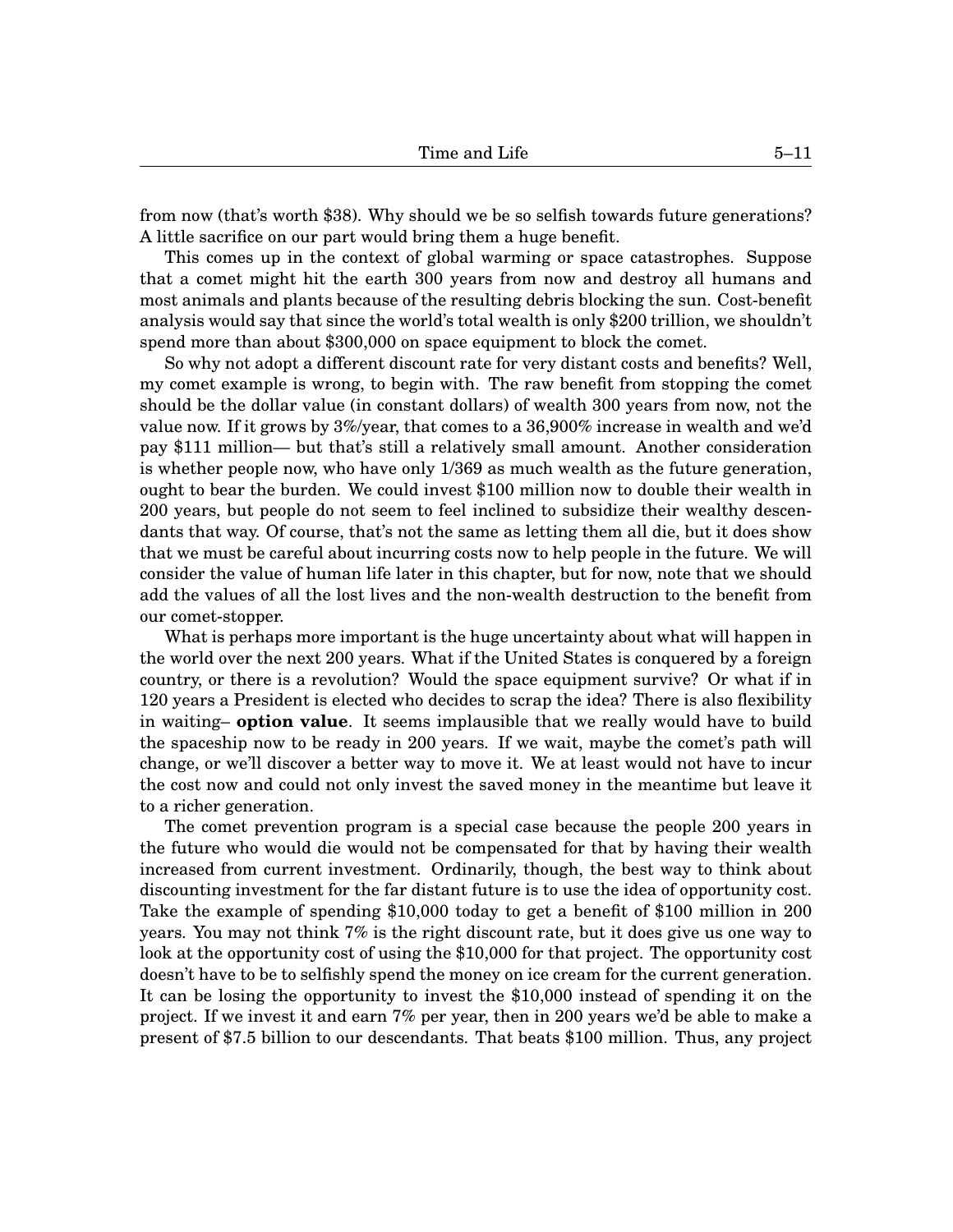that fails cost-benefit using present discounted value and a discount rate equal to the rate at which we can invest money is dominated by just investing the money and giving the resulting sum to whoever would have benefitted from the project.<sup>[4](#page-0-1)</sup>

#### **[5.](#page-0-0)2: What Is the Value of Life?**

In moving from time to life, the natural bridge is the value of your time. If a regulation requires you to spend 2 hours filling out a form, what is the loss in your surplus? What we really want to know is how much the government would have to pay you to make you willing, but just barely willing, to spend the 2 hours filling out the form. Unless you are very bored when you're not at work, you'd need to be paid something for the two hours whether you use leisure time or spend 2 fewer hours earning money. Let's take your wage to be \$20/hour. Then you would be \$40 poorer as a result of filling out the form if you had to work 2 fewer hours. How to incorporate the cost of leisure time into cost-benefit analysis is then straightforward: measure the cost as \$40 even though it wasn't taken from work time. If you have flexible hours, at least, your marginal opportunity cost of leisure is \$20/hour, because you could have been earning \$20, even though you chose leisure instead. Many people have their hours fixed at 40 hours per week, so the connection is less direct, but if you earn \$20/hour it still seems reasonable to estimate the wage at which you'd work one more hour at \$20, even if it may be that you'd rather work fewer than 40 hours if you could (in which case your marginal value of time might be \$23) or you'd rather work more hours if you could (in which case it might be \$18).

We can use the same method for short periods of time. Suppose it only take 15 minutes to fill out the form. At how much should we estimate the cost to you? Our method would say the cost is \$20/hour times 1/4 hour, which is \$5. In actuality, you'd probably would need to be paid more than \$5 to spend the quarter hour, since there's a fixed cost to planning out the time and starting a task, but for government planning we want to keep the estimation simple.

Is it really any cost to spending just five minutes filling out a form, though? Five minutes is a trivial amount of time. This method, though, would estimate the cost

<sup>4</sup>Here are a variety of references on the social discount rate if you wish to explore further: Mark A. Moore et al., [" 'Just Give Me a Number!' Practical Values for the Social Discount Rate,"](http://onlinelibrary.wiley.com/doi/10.1002/pam.20047/abstract) *Journal of Policy Analysis and Management*, 23: 789–812 (2004). "Intertemporal Equity and Discounting," Kenneth J. Arrow, et al., in M. Munasinghe (Ed.), *Global Climate Change: Economic and Policy Issues,* World Bank Environment Paper Number 12. ["Valuing the Future: Recent Advances in Social Discounting,"](http://citeseerx.ist.psu.edu/viewdoc/download?doi=10.1.1.121.130&rep=rep1&type=pdf) David Pearce et al., *World Economics* 4: 121–141 (2003). "Introduction," in P. R. Portney and J.P. Weyant (eds), *Discounting and Intergenerational Equity*, Paul R. Portney and John P. Weyant , (1999). ["Reassessing](http://www.sciencedirect.com/science/article/pii/009506969090035W) [the Government's Discount Rate Policy in Light of New Theory and Data in a World Economy with a](http://www.sciencedirect.com/science/article/pii/009506969090035W) [High Degree of Capital Mobility,"](http://www.sciencedirect.com/science/article/pii/009506969090035W) Robert C. Lind, *Journal of Environmental Economics and Managment*, 18: s8–s28 (1990). ["On the Social Rate of Discount,"](http://www.jstor.org/stable/1815533) Willam J. Baumol, *American Economic Review* 58: 788–802 (1968).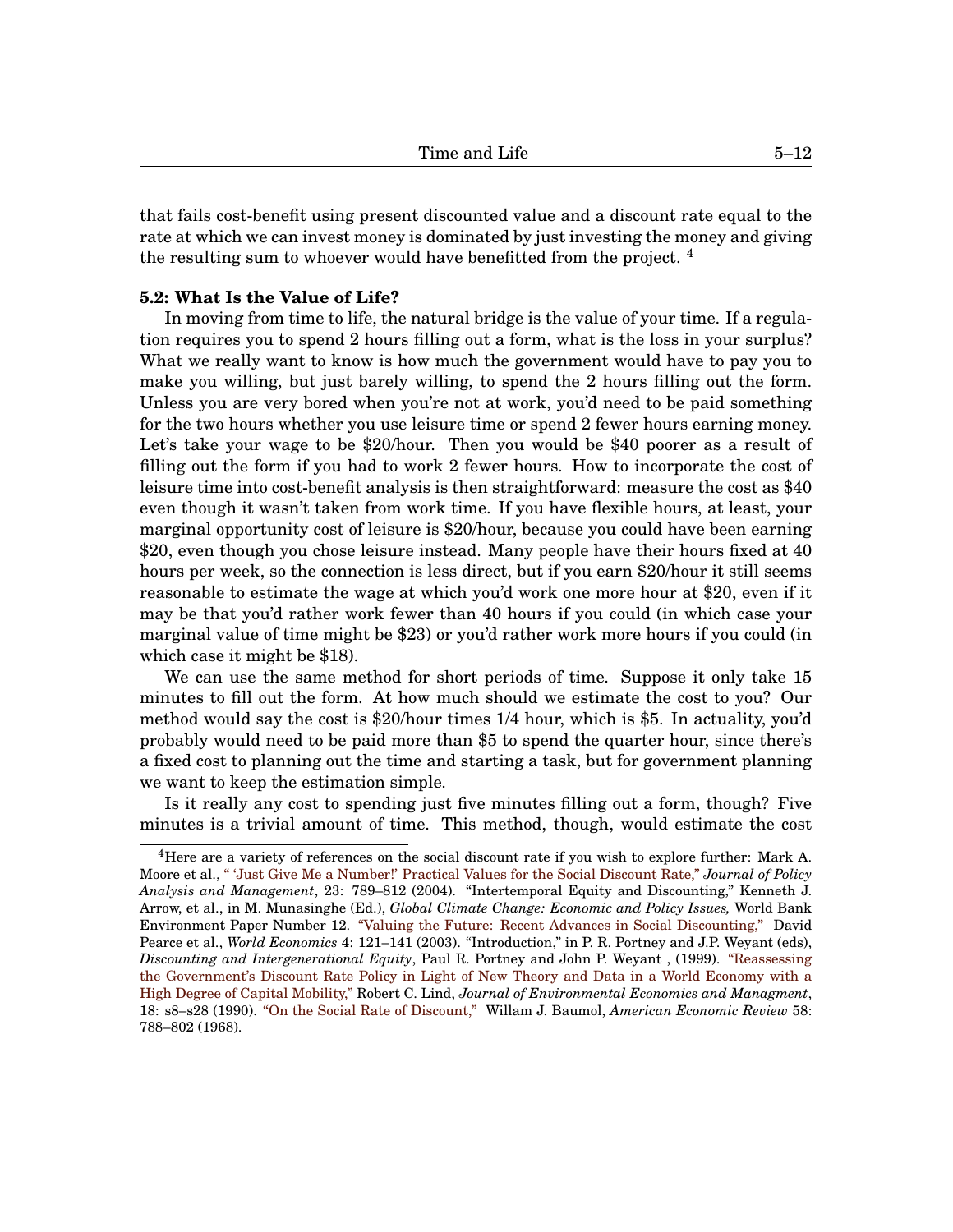of the regulation when applied to a thousand people as five thousand dollars, even though nobody is very inconvenienced by it.

Such thinking is deceptive, even though we don't usually fret much over the loss of five minutes. We're right not to fret, since getting aggravated would probably be a bigger cost than the five minutes itself. What we have to avoid, though, is **the** Paradox of the Heap.<sup>[5](#page-0-1)</sup> The paradox is this. Suppose we start with a heap of sand. If you take away one grain, do you still have a heap of sand? Yes, of course. If you take away another grain from the heap, is it still a heap? Yes. But if you do this until there is just one grain of sand left, is it a heap? No. But when did it change from being a heap to being less than a heap?

We fall into the paradox for two reasons. First, it is hard to notice the difference when one grain of sand is removed, even though it does make a difference. Second, definitions often face a **line-drawing problem**. Where do you draw the line between the pile of sand being big enough to call "a heap" and being too small? We can tell the difference when it is a million grains versus one, but somewhere in the middle we aren't sure what to do. Yet there has to be some dividing point. The line-drawing problem comes up constantly in law and regulation. Is it really worse to drive 55.1 miles per hour than 55.0? Not much worse, but a line has to be drawn somewhere if we are to have a speed limit.

Thus, it makes sense for regulators to count the cost of small losses in time. Indeed, this is a lesson employers should learn too. If a company makes its 500 employees spend 5 minutes per day reading memos, and the average employee is paid \$20/hour, that is a cost of  $500*1/12*820 \approx $833/\text{day}$ , which is about the cost of two extra full-time employees.

When someone spends five minutes reading a memo, that is five minutes of their life gone, and perhaps that is just as bad as dying five minutes sooner. Premature death has something more to it than lost time, though, and the value of human life is a deep puzzle for philosophy. Long before Hamlet considered suicide and asked himself "To be or not to be," people wondered about the value of their lives and the value of the lives of strangers. Confucius considered the question of whether a man should save his wife or his mother, if he is in a crisis situation and can only save one of them. More recently, philosophy's **Trolley Problem** asks whether if a trolley is speeding out of control down a track about to kill five people, you should switch the tracks to save them even if you know that by switching the trolley to another track you will kill one other person.<sup>[6](#page-0-1)</sup> Those are hard questions, and as I've said earlier, economics tries to avoid deep questions when it can. Yet we want economics to tell us about how people

 $5$ Another name for it could be the "Just One More Drink Fallacy," or the "I'll Stop Tomorrow Trap."

<sup>6</sup>See Philippa Foot, ''The Problem of Abortion and the Doctrine of the Double Effect," *Oxford Review* 5: 5-15 (1967). "The Trolley Problem," *Wikipedia*, has a summary.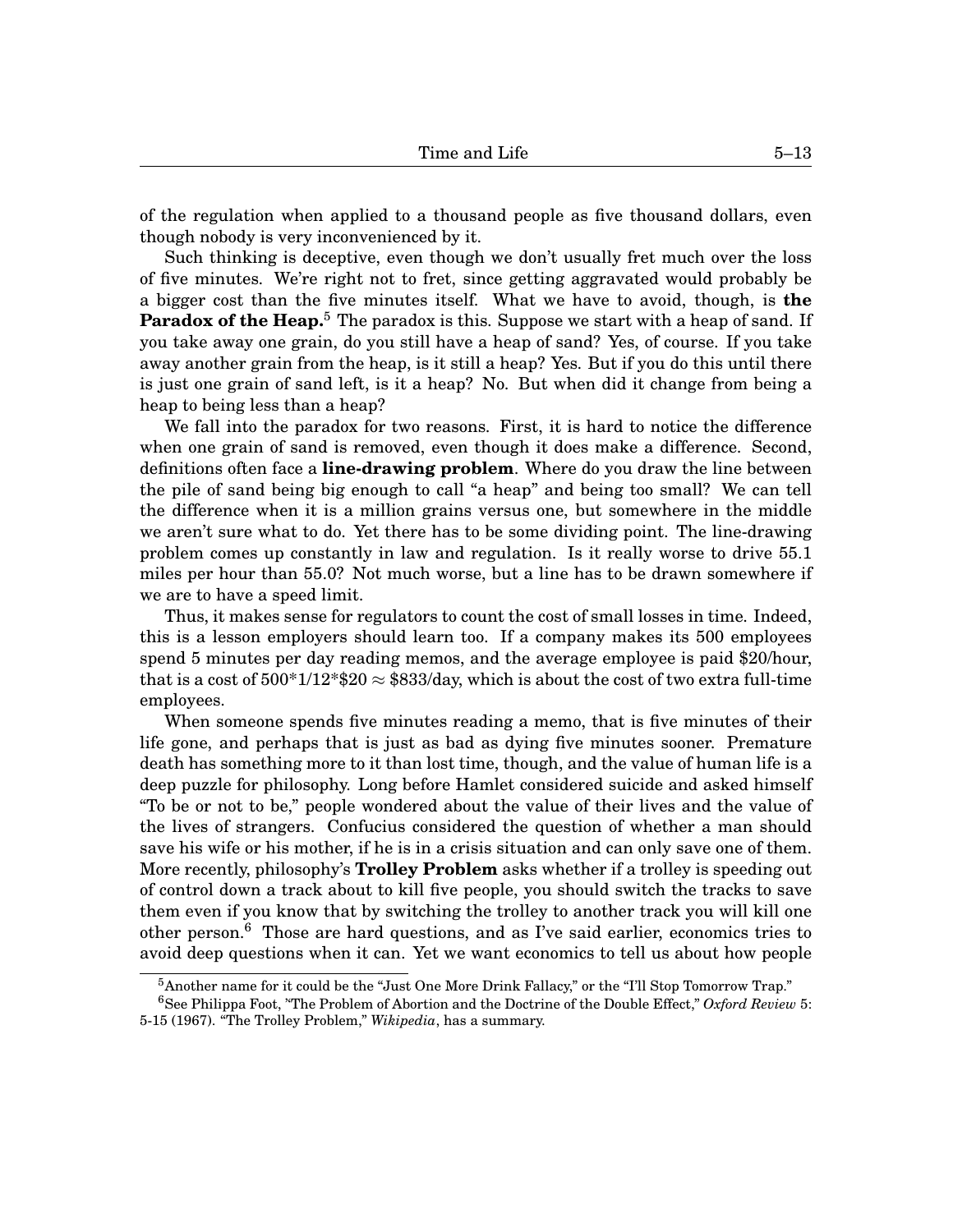will behave when they can buy products that reduce the risk of death, and how the government should behave when it decides whether to impose safety regulations.

We can start with a simpler problem: measuring how much a person values *his own* life. Suppose that Joe is buying a car with a base cost of \$20,000, and the salesman tells him that for \$2,000 extra the car can have special brakes, which might save his life some day in a highway emergency. How does he decide whether to pay that much to avoid a risk to his life? It's a difficult decision, because he doesn't know the exact risk avoided, and even if he did, it's hard to visualize the cost of one's own death. But people make the decision. Some buy the special brakes, and some do not.

Economics can say something about this. There is no reason that brake safety shouldn't follow the usual law of demand. If the price goes up to \$2,500, we can predict that fewer people will buy the brakes. Whatever decision process they are using, dollar cost is a part of it. We can also, only a bit less definitely, predict that more rich people than poor people will decide to buy the brakes. In paying the price, the buyer is making a tradeoff between safety and money— which is to say, the ability to buy other things. There will be a tradeoff between saving money and avoiding risk in practice, even if people cannot vocalize how they decide it.

Safety tradeoffs are part of our daily life, notably in transportation. Someone who drives a car is deciding every moment how much attention to give to the driving, and how much to the radio, conversation, or plans for the day. It seems crazy to say that people risk their life so they can listen to the radio, but they do: the driver would have lower risk if he had absolutely his full attention on the road. If you think you are driving as safely as you can, think again. Suppose we attached a short razor-sharp spike to your steering wheel, aimed straight at your heart. Wouldn't you change your driving habits.<sup>[7](#page-0-1)</sup>

The government faces the same kind of choice, on a wide scale. Every life-saving regulation has a cost that can be measured in dollars and an estimate of the number of lives saved. That means we can compute a cost per life saved. As Table [5.](#page-0-0)[6](#page-14-0) shows, the cost varies wildly across regulations. Steering column protections standards have a cost of about 100,000 dollars per life saved, and the benzene occupational hazard standard has a cost of 10.6 million dollars per life. Surplus would rise if we made steering column standards more strict but relaxed benzene standards. Think of each regulation as a way to buy human lives. The steering column regulation is a cheap way to buy a life, and the benzene regulation is an expensive way. We could relax the benzene standard to lose, say, 10 lives per year because of cancer from the extra exposure, and tighten the steering column regulation enough to save 10 more lives per year in traffic accidents.

<sup>&</sup>lt;sup>7</sup>The spike hypothetical is attributed to Armen Alchian of the UCLA economics department.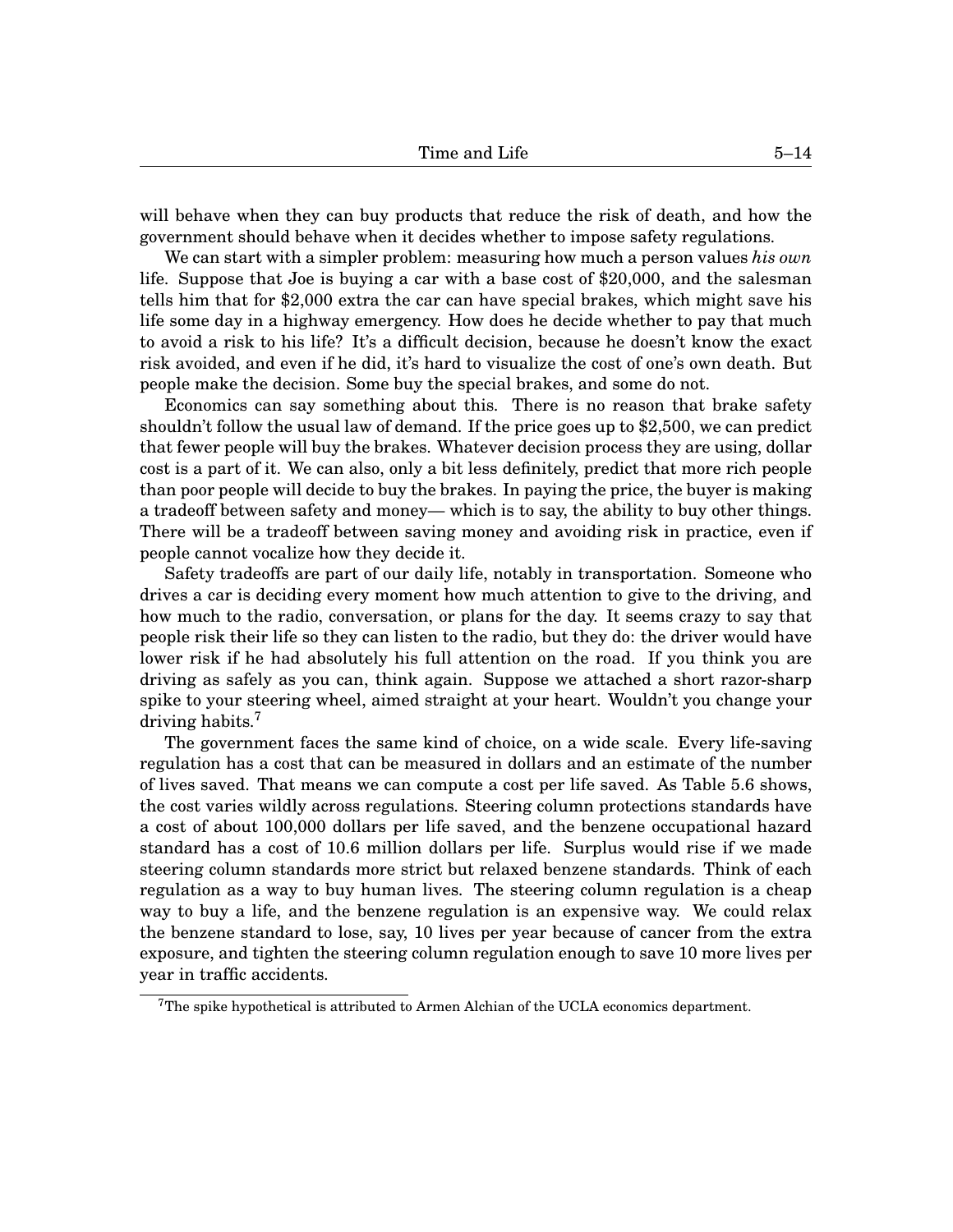<span id="page-14-0"></span>

| Regulation                            | Year | Agency       | Cost per  | Cost per<br>life saved year of life saved |
|---------------------------------------|------|--------------|-----------|-------------------------------------------|
| Unvented space heater ban             | 1980 | <b>CPSC</b>  | 0.1       | < 0.1                                     |
| Steering column protection standards  | 1967 | <b>NHTSA</b> | 0.1       | < 0.1                                     |
| Children's sleepware flammability ban | 1973 | <b>CPSC</b>  | 1.0       | 0.1                                       |
| Rear lap/shoulder belts               | 1989 | <b>NHTSA</b> | 3.8       | 0.2                                       |
| Ethylene dibromide in drinking water  | 1991 | <b>EPAA</b>  | 6.8       | 0.8                                       |
| Benzene occupational exposure         | 1987 | <b>OSHA</b>  | 10.6      | 1.3                                       |
| Asbestos ban                          | 1989 | <b>EPA</b>   | 131.8     | 15.8                                      |
| Atrazine/alachor in drinking water    | 1991 | <b>EPA</b>   | 109,608.0 | 13,126.0                                  |

TABLE [5.](#page-0-0)[6](#page-14-0) THE COST OF RISK-REDUCING REGULATIONS PER LIFE SAVED

*Notes:* Viscusi et al., Table 20.4. Costs are in millions of 1995 dollars.

Oddly enough, we can reach this conclusion even if we don't know the value of a human life. What I've said is that surplus would rise if we tightened up on steering columns and loosened up on benzene. In the example above, we saved on cost while maintaining the same overall safety level. Or, we keep the total cost the same by relaxing the benzene standard while tightening the steering column standard, in the process saving more lives because so few extra lives would be lost from benzene exposure but many more would be saved in traffic accidents,

If human lives are valuable enough— over 10.6 million dollars per life— then we could do even better by tightening up on both steering columns and benzene. If human lives are valued little— less than \$100,000 per life— then we could do even better by loosening up on both Steering and Atrazine.<sup>[8](#page-0-1)</sup>

# **[5.](#page-0-0)3: The Forensic Approach to Valuing Life**

One approach to valuing a life is the one used in the courts to find the compensation someone has to pay if their negligence kills someone else: find the present value of the person's lifetime earnings. This is called the **forensic approach** since forensics is the application of science to the legal system.

Thus, suppose we take a man aged 40 who will earn \$80,000 per year for 25 years. $9$ 

<sup>&</sup>lt;sup>8</sup> Provenge is a treatment that involves collecting a patient's blood and processing it, in order to train the patient's immune system to attack the tumor. In clinical trials, it extended median survival by about four months compared to a control group. Dendreon is charging \$93,000 for each patient's treatment. Some private insurance companies and some Medicare carriers are already covering it." That comes to a value of life of \$279,000 per year. Would most patients prefer to have the drug (which is a risky asset) or the cash? ["Medicare Panel Backs Prostate Drug,"](http://prescriptions.blogs.nytimes.com/2010/11/17/medicare-panel-backs-prostate-drug/?hp) *New York Times*, Andrew Pollack, (November 17, 2010).

 $9$ Should we subtract income taxes from the \$80,000? No. That would affect the amount he would be willing to pay, to be sure, but those taxes are a positive pecuniary externality for the rest of us, and so should count if we are calculating the social value of his life, for regulatory purposes, rather than his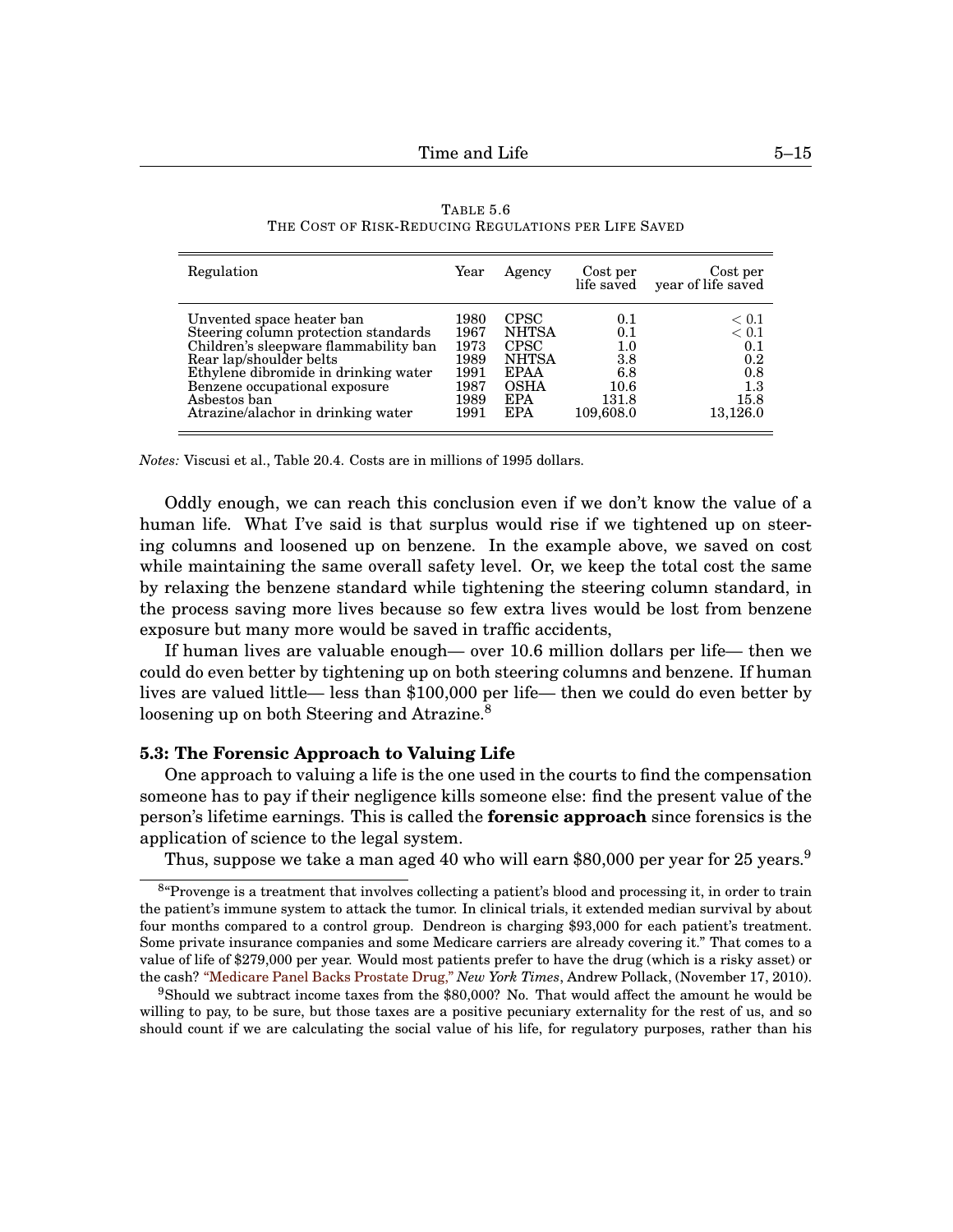The present value would be, if we use a discount rate of .10 (which I like because it makes the arithmetic easier) and units of thousands of dollars:

$$
PDV = \frac{80}{.10} - \left(\frac{1}{1+.10}\right)^{25} \frac{80}{.10} = 800 - .092(800) = 726\tag{7}
$$

since this is like owning a consol for 25 years and then having to give it up.

Note that this does not represent how much the person would pay to avoid dying. On the one hand, he will not be able to borrow the value of his entire future income indeed, perhaps nobody will trust him enough to lend anything at all to him. On the other hand, he may have inherited wealth that he would be willing to pay as well as the value of his earnings. Rather than being what he is willing or able to pay, the present value of \$726,000 represents the value of his earning power. This means also that the forensic valuation method does not work for retirees or children.

The forensic approach also is ill-suited to deciding what to do if the probability of death is not 100%. Government regulatory decisions are ordinarily about what to do in advance to reduce the probability of death by 1% or some smaller number. How much is it worth spending to reduce risk by that much? One's first thought is that the government could just take 1% of the 100%-death value. Thus, the man in our example above would pay \$7,260 to avoid a 1% chance of death. But he would probably be willing to pay more than \$7,260. This is easiest to understand by starting with asking him how much he would pay to eliminate a 50% chance of death, say, by a heart transplant that would cut his probability of death in the next year from 99% to 49%. Would his cutoff surgeon's fee be \$363,000, half of his lifetime earnings? That depends on his taste for risk and on how much he values consumption as opposed to living by itself. Similarly, he might pay more or pay less than \$7,260 to avoid that 1% chance of death.

An approach like this is used in lawsuits nonetheless, since the aim of the law is to look after the damage has occurred (so the probability has become 100%) and ask how much the victim should be compensated. In a **wrongful death** suit, the family of someone killed in a car accident must establish two things. First, they need to show **liability**: that the driver was enough at fault to have to pay any compensation at all. Second, they need to show the dollar value of the damage. A central part is showing the present value of the deceased's future earnings.<sup>[10](#page-0-1)</sup>

personal value of life.

 $10$  Details of both steps become complex and vary by state and country. One possibility is to rule that the defendant driver has either zero or full liability, so the plaintiff victim must prove at least 51%. Another is **comparative negligence**: to rule on the percentage fault of each side. What damages should be added on top of future earnings is equally complex. Since the payment is to the deceased's relative, not him, his assets— which were not destroyed— are not considered. Pain and suffering and companionship are trickier issues, though.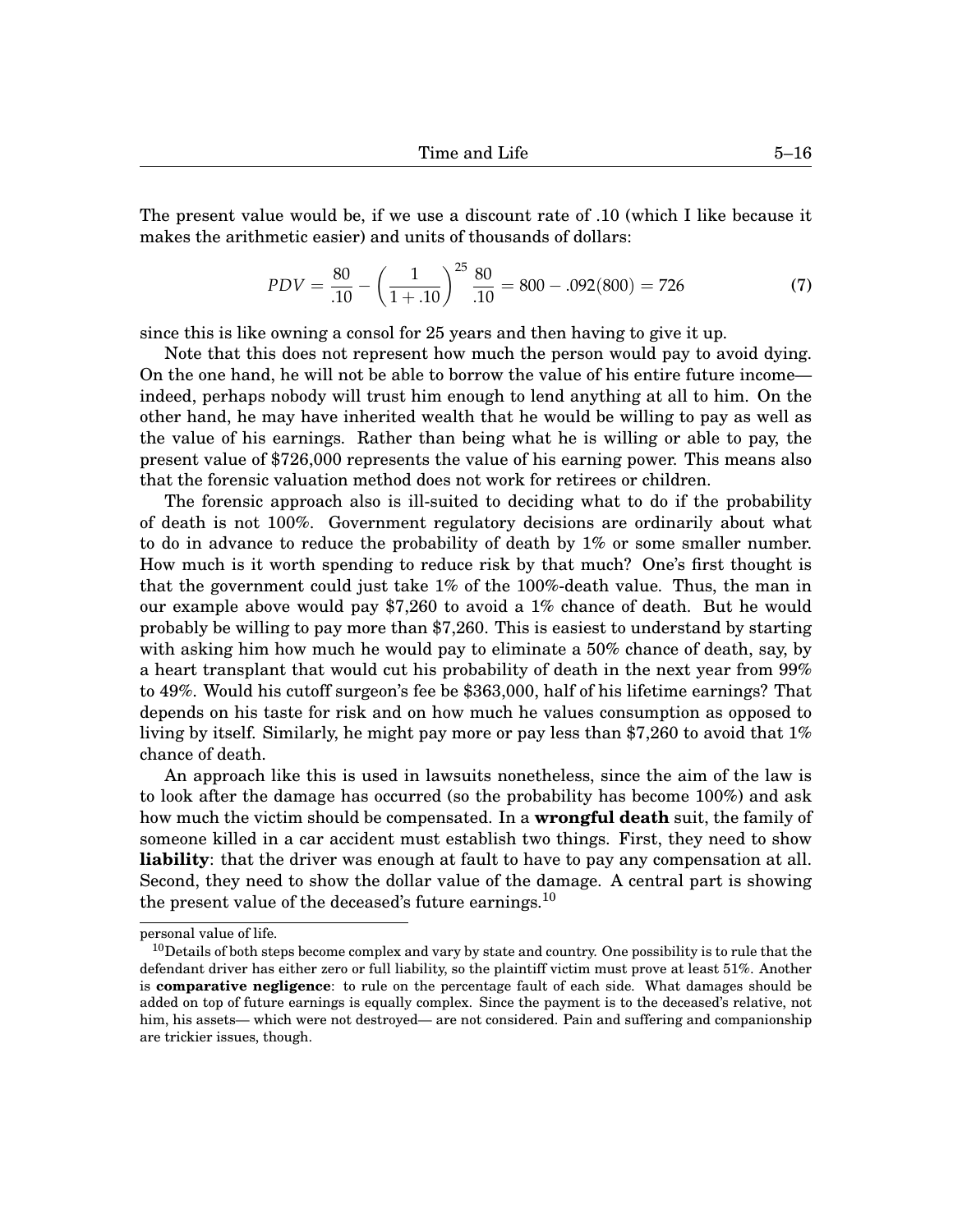# **[5.](#page-0-0)4: The Value of a Statistical Life**

We now come to the method commonly used by the U.S. government in valuing life, a method which gets around the problem that the value of reducing risk by 100% is not 100 times the value of reducing risk by 1%.

Suppose this evening you will be crossing the street and you have one chance in 10,000 of being hit by a bus and killed instantly. You may buy out of this risk for a cash payment now, and you may borrow to make the payment, at the government's rate of borrowing— say, the T-bill rate. This risk is about the same as the average yearly fatality rate for construction workers. How much would you pay?

If you would pay X, we say your **value of a statistical life** is 10,000X.

This approach makes sense for risks to a large group of people that can be prevented by prompt action. Consider a group of 10,000 people who know that one of them, picked randomly, will die next year in a car accident unless we each pay amount X now to strengthen safety rails on the highway. If each person is willing to pay 1,000 dollars, the total payment is 10,000 times that, which is 10 million dollars. We can say that is the value of a life. In aggregate, the group will pay 10 million dollars to purchase one life.

A problem is how to discover *X*, of course. How much would people really spend to avoid the 1 in 10,000 risk? We could simply ask a large sample of people and take the average for use in regulatory cost-benefit analysis. People's answers to hypothetical questions about low risks probably are not very informative, however, just as it is hard to get reliable answers in marketing surveys of how much people would pay to buy new products. Thus, the usual approach is to look at how much employers have to pay for people to accept risky jobs or how much consumers actually pay for extra safety features in cars or other risky products. Figure [5.](#page-0-0)**??** shows the values government agencies have adopted from statistical studies of that kind, and how the values have changed over time. The variation has been huge, but by 2010 was 5.1 to 9 million dollars.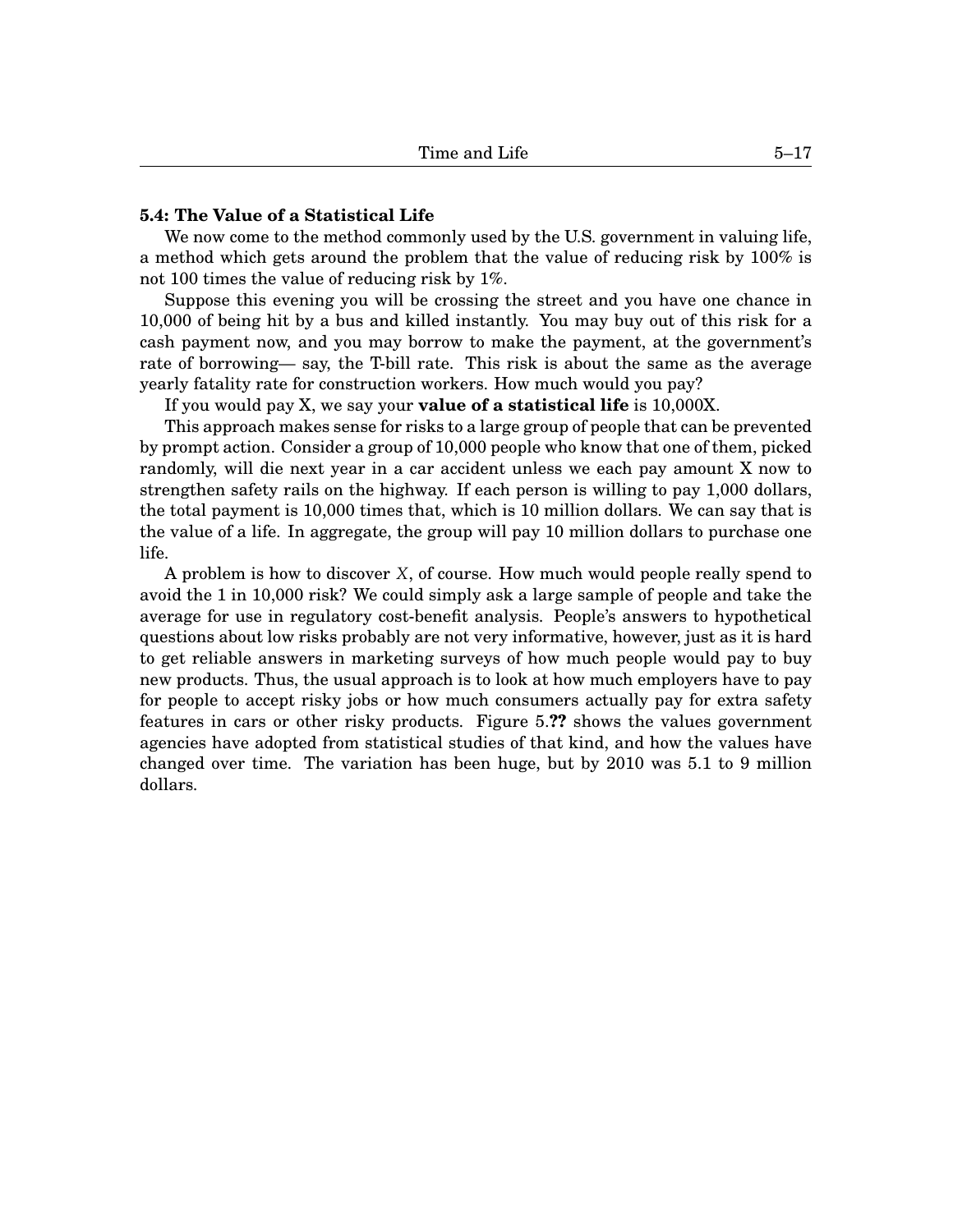<span id="page-17-0"></span>

Sources: W. Kip Viscusi, Vanderbilt University; CPSC; DOT; EPA; FAA; FDA

*Source:* Viscusi.

# **[5.](#page-0-0)5: Occupational Hazards and Valuing Life**

Workers intentionally choose unsafe jobs in the sense that they often prefer higher incomes to more safety. The extra amount of income in return for a risk or an unpleasantness is known as a **compensating differential**. Fishermen are an example, as the following *USA Today* story shows.<sup>[11](#page-0-1)</sup>

"Fishermen are brought to the safety table kicking and screaming," says Jim Herbert, an Alaskan fisherman and chairman of an industry-dominated safety committee that advises the Coast Guard.. . .

"Prevention of casualties will occur when we decide to require design, construction and maintenance standards for all fishing vessels and licensing standards for operators and crewmembers," says Richard Hiscock, a marine safety expert who was an adviser to the 1999 task force.

McHugh, the maritime lawyer, says his stance may be unpopular with boat operators, the majority of his clients, but more could be done to make boats more seaworthy and less vulnerable to flooding. . .

Today, most fishing boat operators aren't required to have a license or safety training. Yet, recreational boating operators in at least 33 states are required to have such training, according to the National Association of State Boating Law Administrators.

<sup>11</sup>"Commercial fishing is nation's most dangerous profession: Despite law, fishermen face deadliest job risks," *USA Today*, Gary Stoller, [http://www.usatoday.com/money/industries/2003-03-11-fishing-safety](http://www.usatoday.com/money/industries/2003-03-11-fishing-safety_x.htm) x.htm (March 13, 2003).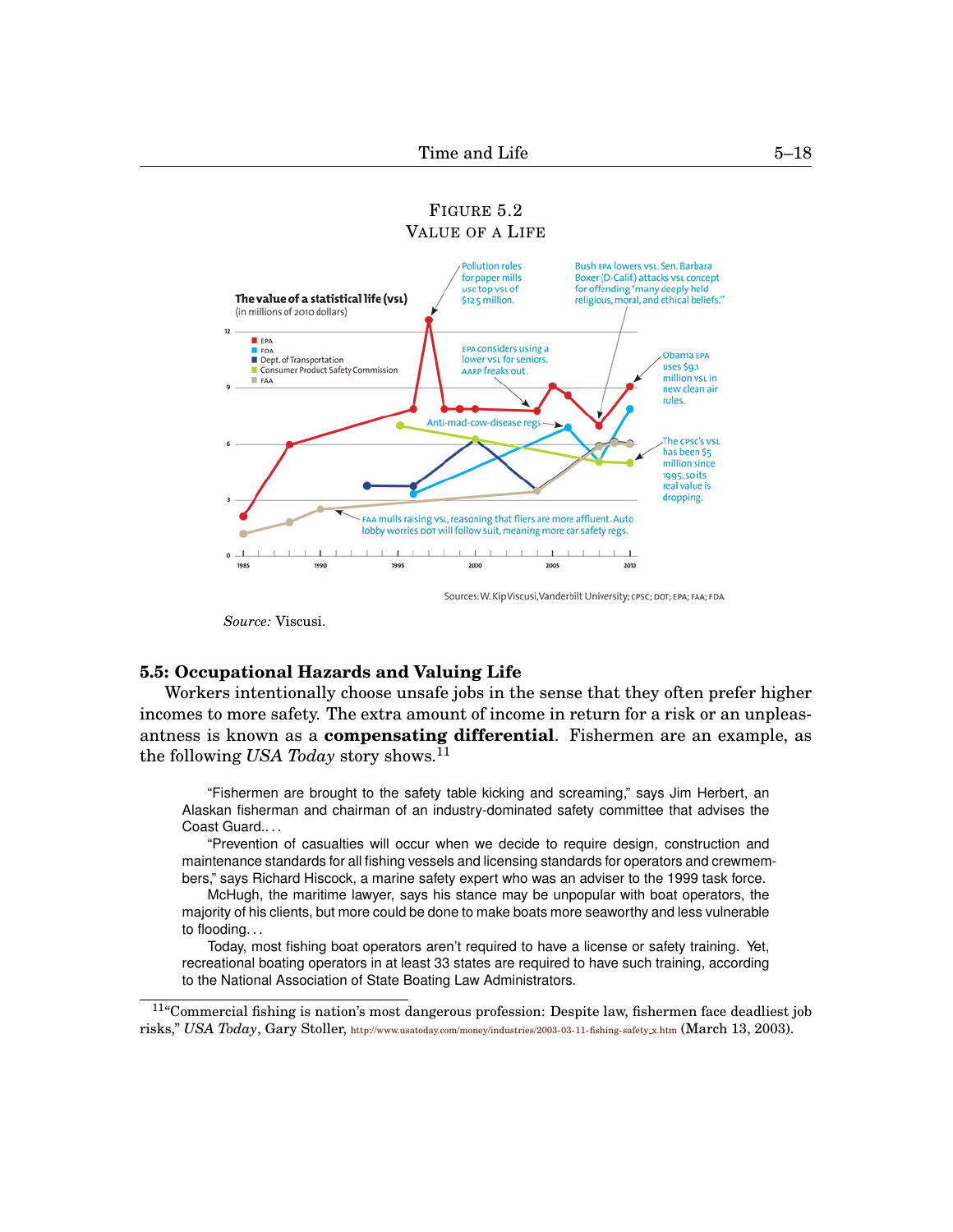Fishing boat crewmembers also aren't certified, and most have little or no training, safety experts say. As for the boat itself, nearly all operate without safety standards for design, construction and maintenance.

Yet "many fishermen have strongly opposed standards that might save their own lives," the task force added. "Many of those harvesting the bounty of our ocean frontier staunchly defend the independent nature of their profession and vehemently oppose outside interference."

<span id="page-18-0"></span>

On the other hand, some workers are more risk-averse than others, or more dangeraverse, and they prefer safer but less remunerative jobs. A few years ago a young college graduate who wanted a high income would have done better as truck driver in Iraq than as an investment banker, though with less chances for advancement.<sup>[1213](#page-0-1)</sup>

When National Guardsman Gerald Harris was offered \$120,000 in July to work as a truck driver in Iraq for Kellogg Brown & Root, it didn't take him long to make up his mind.

Harris was ending a six-month tour hauling battle tanks to the front line, and had spent his share of sleepless nights listening to the echo of weapons fire from the sweltering sand floor of his Army tent.

"I said, 'I don't care how much money you offer me, I won't do it,' " he said.

So far, 30 of Halliburton's 24,000 employees in the Iraq- Kuwait region have been killed since last spring, and seven civilian contractors are missing....

Judy Kelly said her husband [a truck driver] is making about \$80,000 a year, a little more than they earned together when they worked as a truck driving team. Veronica Harris is earning \$80,000 to \$100,000 for managing recreational facilities for soldiers, about twice as much as she made in her former job in television, her husband said.

Notice the ratio of numbers in the story. Thirty killed plus 7 missing divided by 24,000 employees equals 0.00154, which is 154 per 100,000. Thus, working for Halliburton during the Iraq War was about as dangerous as being a fishermen (a rate of 152 in 2010).

 $12$ Not that most investment banking jobs taken by fresh graduates do not result in promotion. More often, the fast-tracker falls off the fast track onto a somewhat slower one. The danger not as physical as in Iraq, though still nerve-wracking.

<sup>13</sup>"Risky Business," *The Times-Picayune* (New Orleans) (April 18, 2004).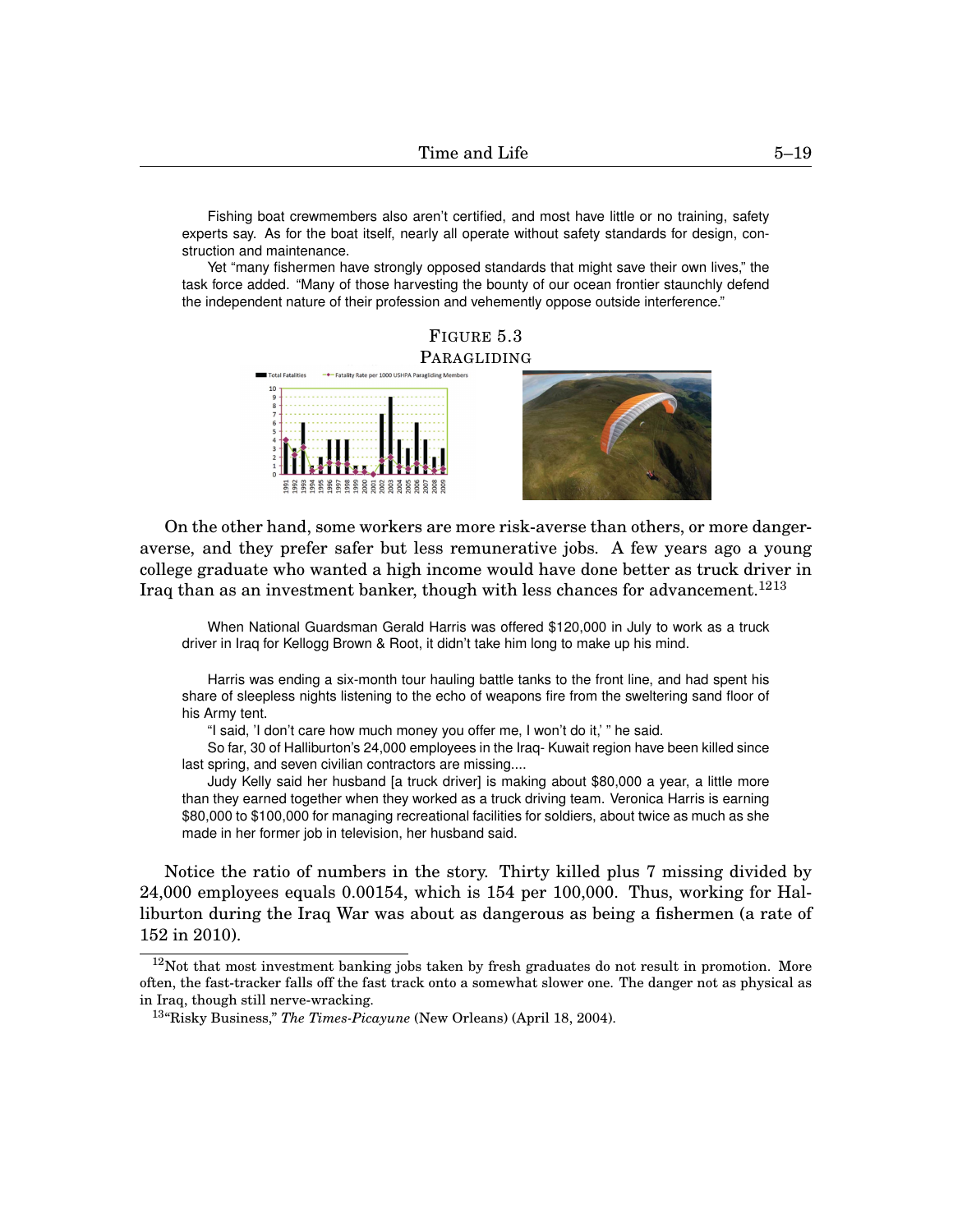<span id="page-19-0"></span>

# F[IGURE](http://www.bls.gov/iif/oshwc/cfoi/cfch0009.jpg) [5](#page-0-0)[.4](#page-19-0) FATAL WORK INJURY RATE BY O[CCUPATION IN](http://www.bls.gov/iif/oshwc/cfoi/cfch0009.jpg) 2010

Selected Other Occupations: Office and Administrative Support Occupations: 0.4. Electricians: 8.3. Cashiers: 2.1. Firefighters: 3.2. Janitors and building cleaners: 1.9.

The equation below shows how regression analysis is used to figure out the value of a statistical life. The analyst uses data on the salaries, jobs, and personal characteristics of different workers. The idea is that if workers with the same personal characteristics earn higher wages in more dangerous jobs, then we can see how much higher to gauge the price of danger.

Salary = 
$$
\alpha + \beta
$$
(Probability of death) +  $\sum_{i=1}^{n} \gamma_i$  (Job Characteristic i)  
+  $\sum_{j=1}^{m} \delta_j$  (Personal Characteristic j) (8)

To actually do the statistical work, the analyst needs to be precise about what he means for each variable, taking into account that he has to be able to measure each variable too. Here is one way the equation above might be implemented:

Salary = 
$$
\alpha + \beta
$$
(Probability of death) +  $\gamma_1$ (Weekly hours)  
+ $\gamma_2$ (Days away on business travel) +  $\delta_1$ (Years of education)  
+ $\delta_2$ (Years of experience) (9)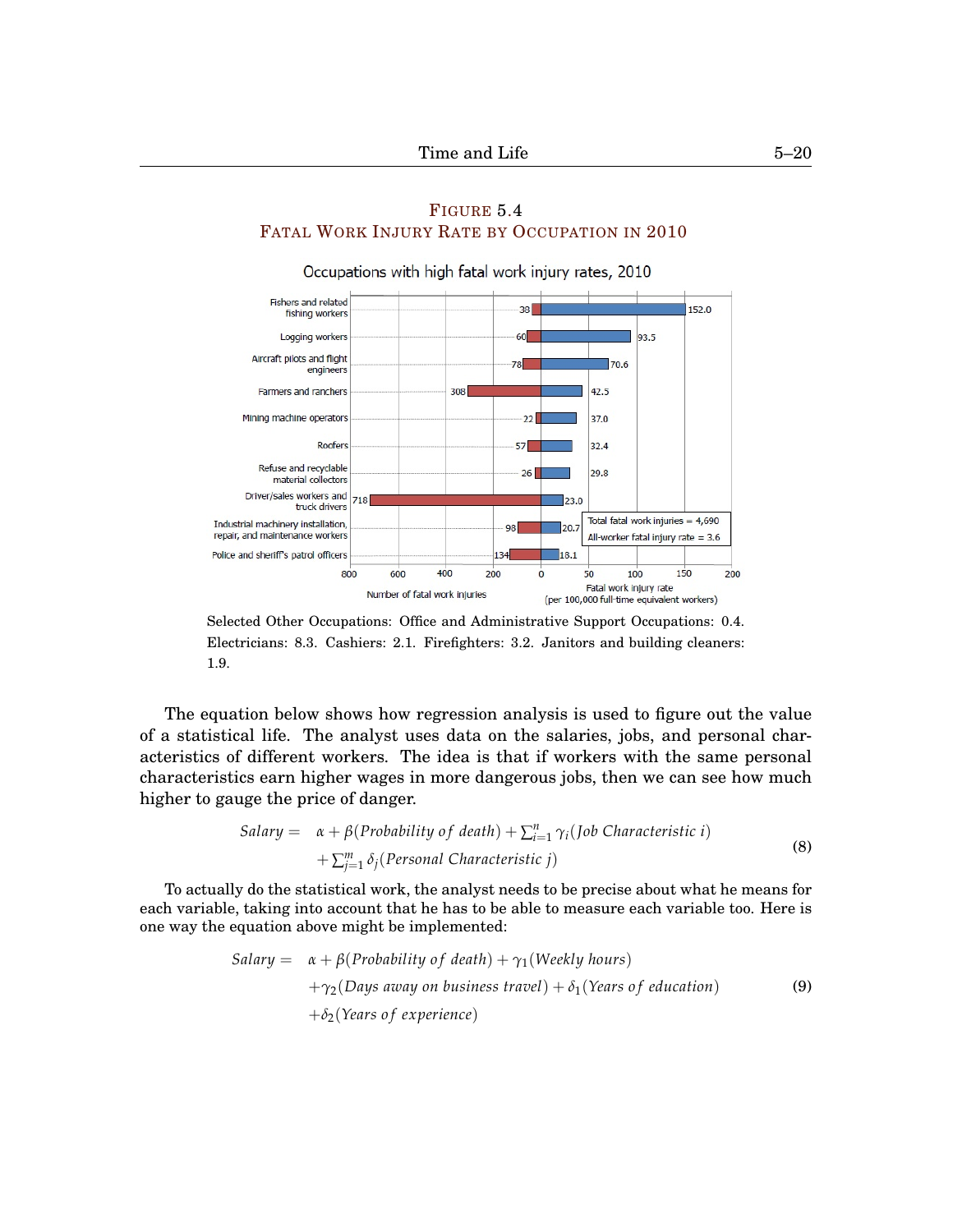A problem with the simplest sort of hedonic regression is that people sort themselves into occuptations by how much risk they are willing to tolerate. This means that if we were to calculate the value of a statistical life as \$4 million using the wage premium in the fishing industry, that would underestimate the value most people put on safety. Those people who chose to be fishermen are the most willing to take on risk, and the wage premium would have to rise to attract the average person. The OMB warns about this:

To value reductions in more voluntarily incurred risks (e.g., those related to motorcycling without a helmet) that are "high", agencies should consider using lower values than those applied to reductions in involuntary risk. When a higher-risk option is chosen voluntarily, those who assume the risk may be more risk-tolerant, i.e., they may place a relatively lower value on avoiding risks. Empirical studies of risk premiums in higher-risk occupations suggest that reductions in risks for voluntarily assumed high risk jobs . . . are valued less than equal risk reductions for lower-risk jobs.<sup>[14](#page-0-1)</sup>

Using regressions on the size of compensating differentials in wages, Viscusi and Aldy found that the average worker valued a typical lost-workday injury at \$47,900. Smokers valued it at \$26,100. Workers who used seat belts valued it at \$78,200.<sup>[15](#page-0-1)</sup> Viscusi has estimated the value of a statistical life to be \$8.7 million (in 2010 dollars). This is a debatable number, however. The Office of Management and Budget told agencies in 2004to pick a number between \$1 and \$10 million, though officials told a reporter that by 2011 it would not accept a number under \$5 million.<sup>[16](#page-0-1)</sup> Table [5.](#page-0-0)[7](#page-20-0) shows a variety of numbers that have been used.

| Source                                    | Year  | Value |
|-------------------------------------------|-------|-------|
| The Environmental Protection Agency (EPA) | 2000  | 7.8   |
| The Environmental Protection Agency (EPA) | 2004  | 7.3   |
| The Environmental Protection Agency (EPA) | 2010  | 9.1   |
| The Food and Drug Administration (FDA)    | 2008  | -5    |
| The Food and Drug Administration (FDA)    | 2009  | 7.9   |
| The Transportation Department             | 2005  | 3.5   |
| The Transportation Department             | 2010  | 6.1   |
| Professor W. Kip Viscusi                  | 2003? | 8.7   |

<span id="page-20-0"></span>TABLE [5.](#page-0-0)[7](#page-20-0) VARIOUS VALUES OF A STATISTICAL LIFE IN MILLIONS OF 2010 DOLLARS

 $14$ Office of Management and the Budget, "Economic Analysis of Federal Regulations Under Executive Order 12866" (January 11, 1996), [http://www.whitehouse.gov/omb/inforeg](http://www.whitehouse.gov/omb/inforeg_riaguide).riaguide.

<sup>15</sup>W. Kip Viscusi, and Joseph E. Aldy, "The Value of a Statistical Life: A Critical Review of Market Estimates throughout the World," 26 (Related Publication 03-2 AEI-Brookings 2003), [http://ideas.repec.org/p/nbr/](http://ideas.repec.org/p/nbr/nberwo/9487.html) [nberwo/9487.html](http://ideas.repec.org/p/nbr/nberwo/9487.html).

<sup>16</sup>["As U.S. Agencies Put More Value on a Life, Businesses Fret,"](http://www.nytimes.com/2011/02/17/business/economy/17regulation.html?_r= 2&src=me&ref=business ) *The New York Times*, Binyamin Appelbaum (February 16, 2011).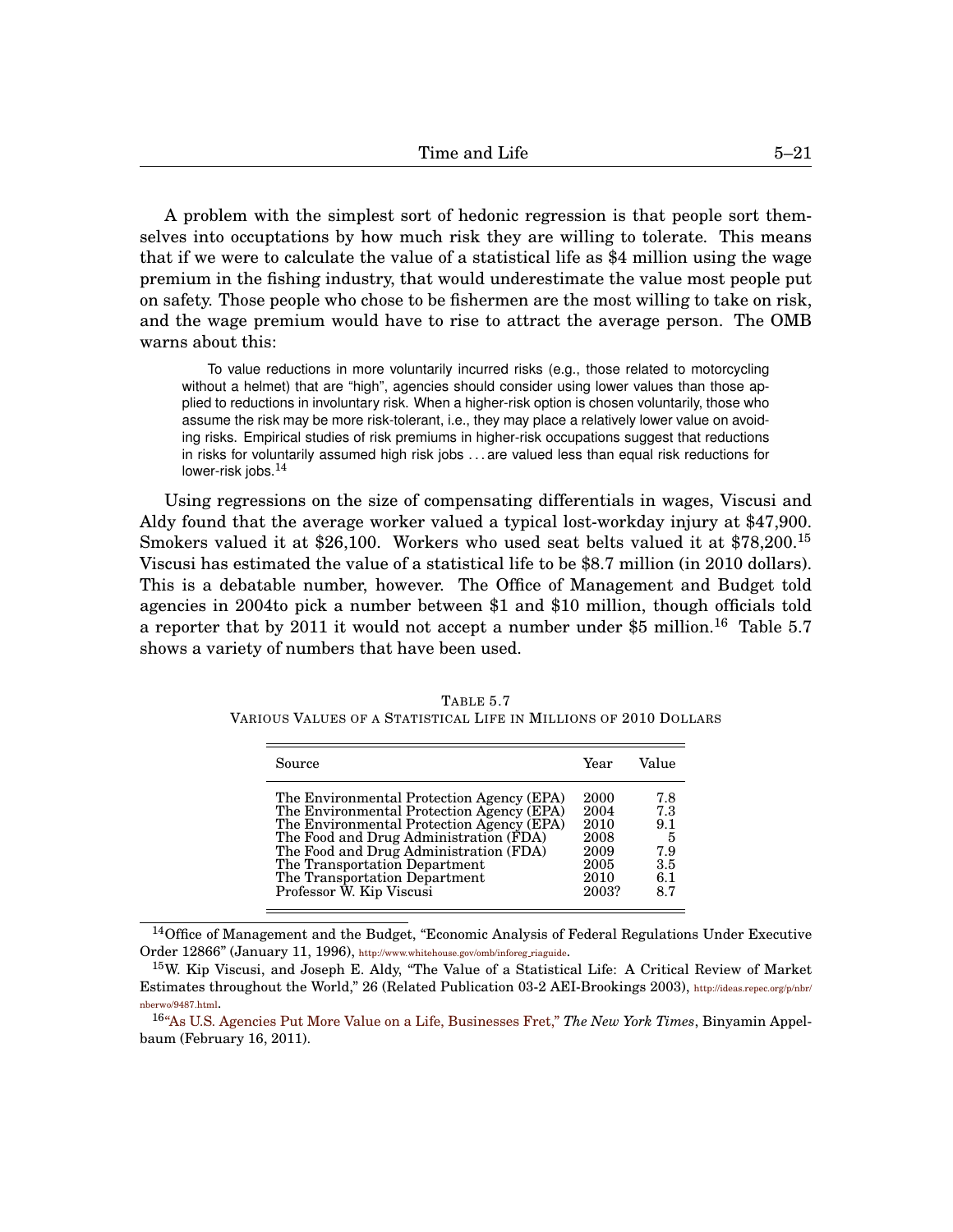The Bush Administration rejected regulation in 2005 to require car roofs to double in strength. It estimated that this would prevent 135 deaths in rollover accidents each year, but at a value of a life of \$3.5 million the extra cost would exceed the extra value (which also included averted injuries) by \$800 million. The agency therefore proposed a smaller increase in roof strength that was estimated to save 44 lives per year. In 2010 the Obama Administration imposed the stricter and more expensive standard, using a value of life of  $$6.1$  million.<sup>[17](#page-0-1)</sup>

The problem of valuing risk to life is difficult for both government and individuals. Usually, however, it comes down to valuing risk to life rather than the amount we would be willing to spend to save one life with certainty. The usual solution to the problem of government decisionmaking when lives are at stake is to use the concept of the statistical value of a life. This tries to replicate in government decisions the amount of risk to life that people take in their private decisions, to balance the expected cost against the expected benefit. Those risks are priced in the market, so we can see what people actually do in their own decisions.<sup>[18](#page-0-1)</sup> The resulting value is useful in all manner of government decisions.

#### **[5.](#page-0-0)7: Concluding Remarks**

Time and life are both hard to value. Value them we must, however, if we are to make sensible decisions either in private life or in public. Valuing them accurately has many difficulties. If the difficulties make your eyes glaze over, please do not respond by closing your eyes and choosing blindly. For those in a hurry, here is my recommendation: Discount any future cost and benefit by 10% per year, and value each human life at \$5 million. But if you don't like things so crude and simple, feel completely free to read this chapter over again and make better estimates.

#### REVIEW QUESTIONS

1. What are the formulas for discounting future payments and perpetuities?

<sup>17</sup>["As U.S. Agencies Put More Value on a Life, Businesses Fret,"](http://www.nytimes.com/2011/02/17/business/economy/17regulation.html?_r= 2&src=me&ref=business ) *The New York Times*, Binyamin Appelbaum (February 16, 2011). The article has links to the original sources.

<sup>&</sup>lt;sup>18</sup>Yet another problem of valuation to solve is when goods aren't ever priced— such as the value of Yosemite Canyon as it is compared to the benefit from damming it up for water and power. See ["Con](http://pubs.aeaweb.org/doi/pdfplus/10.1257/jep.26.4.27)[tingent Valuation: A Practical Alternative when Prices Aren't Available,"](http://pubs.aeaweb.org/doi/pdfplus/10.1257/jep.26.4.27) Richard T. Carson, *Journal of Economic Perspectives*, 26: 27–42 (Fall 2012).